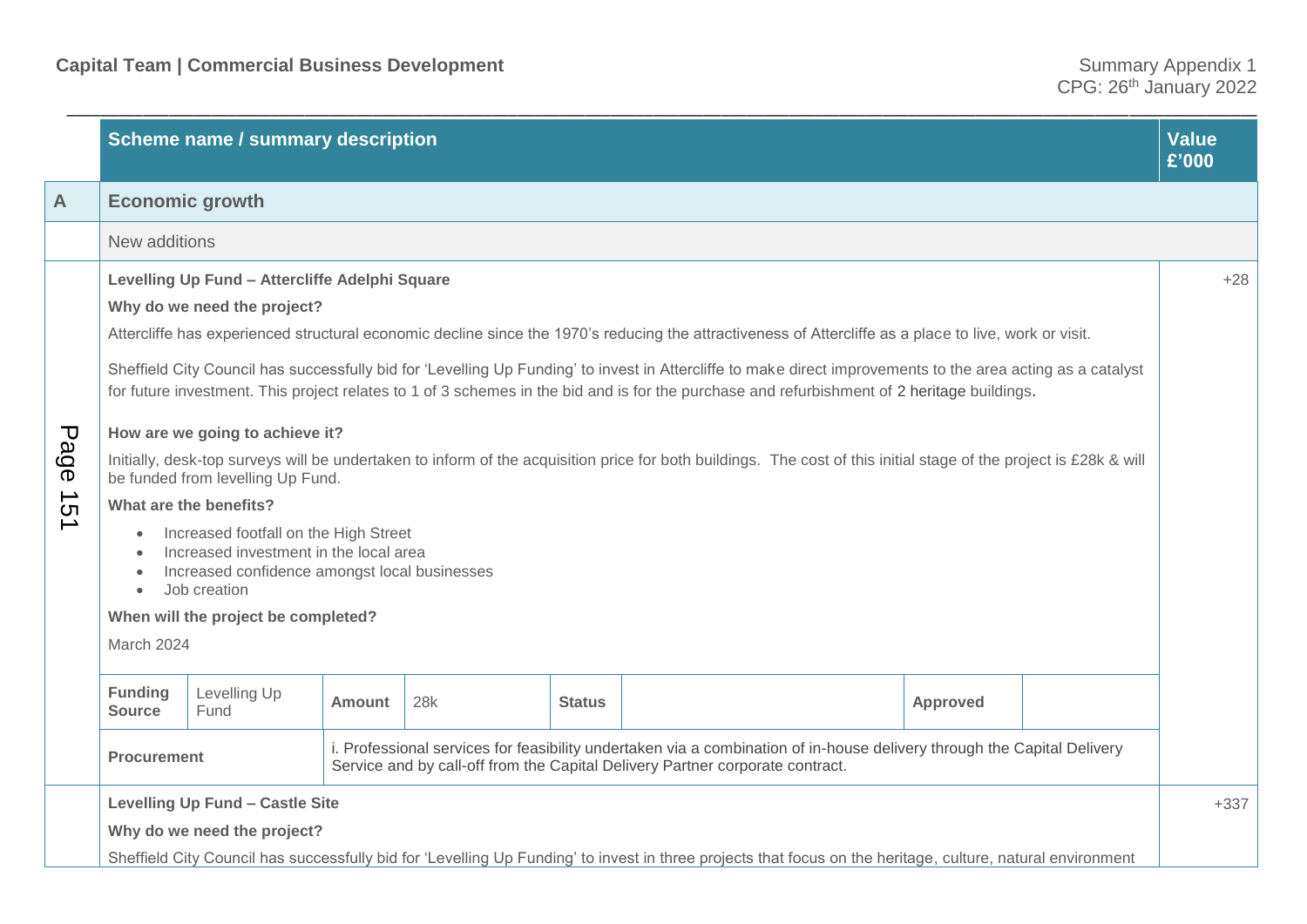and public realm of the Castlegate area.

This was a 'package bid' that brings together three projects that respond directly to the Levelling Up Fund's call to 'prioritise investment that not only brings economic benefits, but also helps bind communities together'. It welcomes visitors, residents and investors into a previously neglected part of Sheffield's heritage, using public realm interventions to create new sense of place. It links historic sites with revitalised cultural institutions that will nurture the city's talent for generations to come.

\_\_\_\_\_\_\_\_\_\_\_\_\_\_\_\_\_\_\_\_\_\_\_\_\_\_\_\_\_\_\_\_\_\_\_\_\_\_\_\_\_\_\_\_\_\_\_\_\_\_\_\_\_\_\_\_\_\_\_\_\_\_\_\_\_\_\_\_\_\_\_\_\_\_\_\_\_\_\_\_\_\_\_\_\_\_\_\_\_\_\_\_\_\_\_\_\_\_\_\_\_\_\_\_\_\_\_\_\_\_\_\_\_\_\_\_\_\_\_\_\_\_\_\_\_\_\_\_\_\_\_\_\_\_\_\_\_\_\_\_

This approval relates to 1 of 3 project in the bid and is for works to reveal the ruins of Sheffield's Castle and the river Sheaf, create enhanced public realm and green space, and creation of development plots to allow for future businesses to locate in the area.

## **How are we going to achieve it?**

The initial phase of the project is for the procurement of archaeological services only which are required to enable further archaeological investigation prior to designs being finalised. The cost of this stage is £337k and will be funded from Levelling Up Fund.

### **What are the benefits / Outcomes?**

- Reveal the ruins of Sheffield's Castle and the river Sheaf through the creation of high-quality public realm
- Create a visitor attraction for Sheffield
- Deliver 6 development plots to attract private investment into the area

#### **When will the project be completed?**

February to March 2022

Page 152

|                                                                                                                                                                                                                                                                      | <b>Funding</b><br><b>Source</b> | Levelling Up<br>Fund | <b>Amount</b>                                                       | 337k | <b>Status</b> |                                                                                                                 | <b>Approved</b> |     |  |
|----------------------------------------------------------------------------------------------------------------------------------------------------------------------------------------------------------------------------------------------------------------------|---------------------------------|----------------------|---------------------------------------------------------------------|------|---------------|-----------------------------------------------------------------------------------------------------------------|-----------------|-----|--|
|                                                                                                                                                                                                                                                                      | <b>Procurement</b>              |                      | i. Archaeological consultant by GPA compliant restricted procedure. |      |               |                                                                                                                 |                 |     |  |
| Variations and reasons for change                                                                                                                                                                                                                                    |                                 |                      |                                                                     |      |               |                                                                                                                 |                 |     |  |
| <b>Stocksbridge Town Fund Manchester Road Hub</b>                                                                                                                                                                                                                    |                                 |                      |                                                                     |      |               |                                                                                                                 |                 | N/A |  |
|                                                                                                                                                                                                                                                                      | <b>Scheme description:</b>      |                      |                                                                     |      |               |                                                                                                                 |                 |     |  |
|                                                                                                                                                                                                                                                                      |                                 |                      |                                                                     |      |               | To undertake feasibility works to concept design stage for the creation of a new community hub in Stocksbridge. |                 |     |  |
| What has changed?                                                                                                                                                                                                                                                    |                                 |                      |                                                                     |      |               |                                                                                                                 |                 |     |  |
| The feasibility budget was approved by the Co-operative Executive in September 2021 to cover professional services delivered by the Capital Delivery<br>Service (in-house), the Capital Delivery Partner (RLB) and a single direct appointment (Kinsler & Partners). |                                 |                      |                                                                     |      |               |                                                                                                                 |                 |     |  |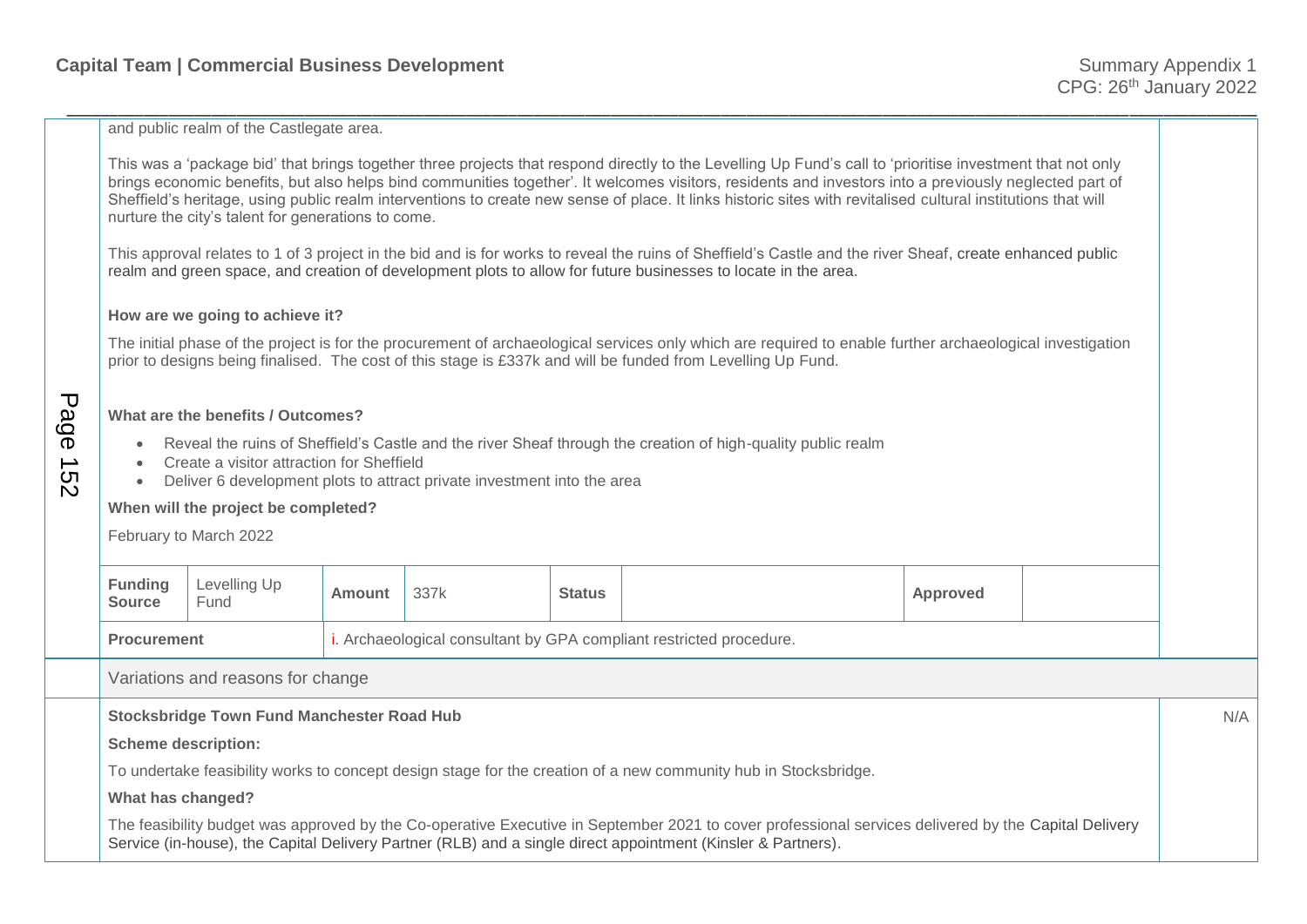|                   |                                                                                                                                     |  | To progress the feasibility, the project now requires SCC to undertake the following additional procurements.                                                                                                                                                                                                                                                                       |  |  |  |  |  |  |
|-------------------|-------------------------------------------------------------------------------------------------------------------------------------|--|-------------------------------------------------------------------------------------------------------------------------------------------------------------------------------------------------------------------------------------------------------------------------------------------------------------------------------------------------------------------------------------|--|--|--|--|--|--|
|                   |                                                                                                                                     |  | i. RICS registered, Red Book valuations for the identified properties.                                                                                                                                                                                                                                                                                                              |  |  |  |  |  |  |
|                   |                                                                                                                                     |  | ii. Market Intelligence Report for the Stocksbridge area.                                                                                                                                                                                                                                                                                                                           |  |  |  |  |  |  |
|                   | The estimated cost of the above commissions falls within the already approved budget envelope (£200k).                              |  |                                                                                                                                                                                                                                                                                                                                                                                     |  |  |  |  |  |  |
|                   | Variation type: -<br>Procurement                                                                                                    |  |                                                                                                                                                                                                                                                                                                                                                                                     |  |  |  |  |  |  |
|                   |                                                                                                                                     |  |                                                                                                                                                                                                                                                                                                                                                                                     |  |  |  |  |  |  |
|                   |                                                                                                                                     |  |                                                                                                                                                                                                                                                                                                                                                                                     |  |  |  |  |  |  |
|                   | Corporate Resource Pool in the first instance to be recovered from Towns Fund when available<br><b>Funding</b>                      |  |                                                                                                                                                                                                                                                                                                                                                                                     |  |  |  |  |  |  |
|                   | <b>Procurement</b>                                                                                                                  |  | Red Book valuations and market intelligence report by way of competitive quotes targeting local suppliers.                                                                                                                                                                                                                                                                          |  |  |  |  |  |  |
| B                 | <b>Transport</b>                                                                                                                    |  |                                                                                                                                                                                                                                                                                                                                                                                     |  |  |  |  |  |  |
| $\mathbf \sigma$  | New additions                                                                                                                       |  |                                                                                                                                                                                                                                                                                                                                                                                     |  |  |  |  |  |  |
| age<br>e          | Public Right of Way [PROW] 2022-23                                                                                                  |  |                                                                                                                                                                                                                                                                                                                                                                                     |  |  |  |  |  |  |
| $\rightharpoonup$ | Why do we need the project?                                                                                                         |  |                                                                                                                                                                                                                                                                                                                                                                                     |  |  |  |  |  |  |
| ပ္ပ               | The Council has a statutory responsibility for the maintenance and improvement of an extensive public rights of way (PROW) network. |  |                                                                                                                                                                                                                                                                                                                                                                                     |  |  |  |  |  |  |
|                   |                                                                                                                                     |  | PROWs provide a vital part of the city's overall transport network, with many paths being within or on the edge of the more urban part of the city. They<br>provide our citizens with a sustainable and healthy means of access to work, education, training and provide health and leisure opportunities. PROWs<br>make a valuable contribution to the Council's overall policies. |  |  |  |  |  |  |
|                   |                                                                                                                                     |  | How are we going to achieve it?                                                                                                                                                                                                                                                                                                                                                     |  |  |  |  |  |  |
|                   |                                                                                                                                     |  | The 2022-23 PROW program of works includes improvements at 11 sites which are listed below: -                                                                                                                                                                                                                                                                                       |  |  |  |  |  |  |
|                   |                                                                                                                                     |  | Bradfield Footpath 42 - new bridge - Dale Dyke Reservoir inlet                                                                                                                                                                                                                                                                                                                      |  |  |  |  |  |  |
|                   |                                                                                                                                     |  | Bradfield Footpath 54 - new bridge - behind Loxley Fisheries                                                                                                                                                                                                                                                                                                                        |  |  |  |  |  |  |
|                   |                                                                                                                                     |  | Bradfield Bridleway 227 - upgrade stone surface - opposite Gate Farm, Burnt Hill Lane, Oughtibridge                                                                                                                                                                                                                                                                                 |  |  |  |  |  |  |
|                   |                                                                                                                                     |  | Sheffield Bridleway 28 - improve drainage - Piper House Gate track, Blackamoor                                                                                                                                                                                                                                                                                                      |  |  |  |  |  |  |
|                   |                                                                                                                                     |  | Sheffield Footpath 127 - install flexible tarmac type surface - path through allotments, opposite Hagg Hill / Rivelin Valley Rd T junction                                                                                                                                                                                                                                          |  |  |  |  |  |  |
|                   |                                                                                                                                     |  | Sheffield Bridleway 201a - upgrade stone surface - off Long Lane, Rivelin                                                                                                                                                                                                                                                                                                           |  |  |  |  |  |  |
|                   |                                                                                                                                     |  | Sheffield Footpaths 227/228 - replace tarmac surface - Gilleyfield Avenue to Bushey Wood Road, Totley                                                                                                                                                                                                                                                                               |  |  |  |  |  |  |
|                   |                                                                                                                                     |  | Sheffield Footpath 277 - upgrade stone surface - off Periwood Lane alongside Crematorium, Woodseats/Millhouses                                                                                                                                                                                                                                                                      |  |  |  |  |  |  |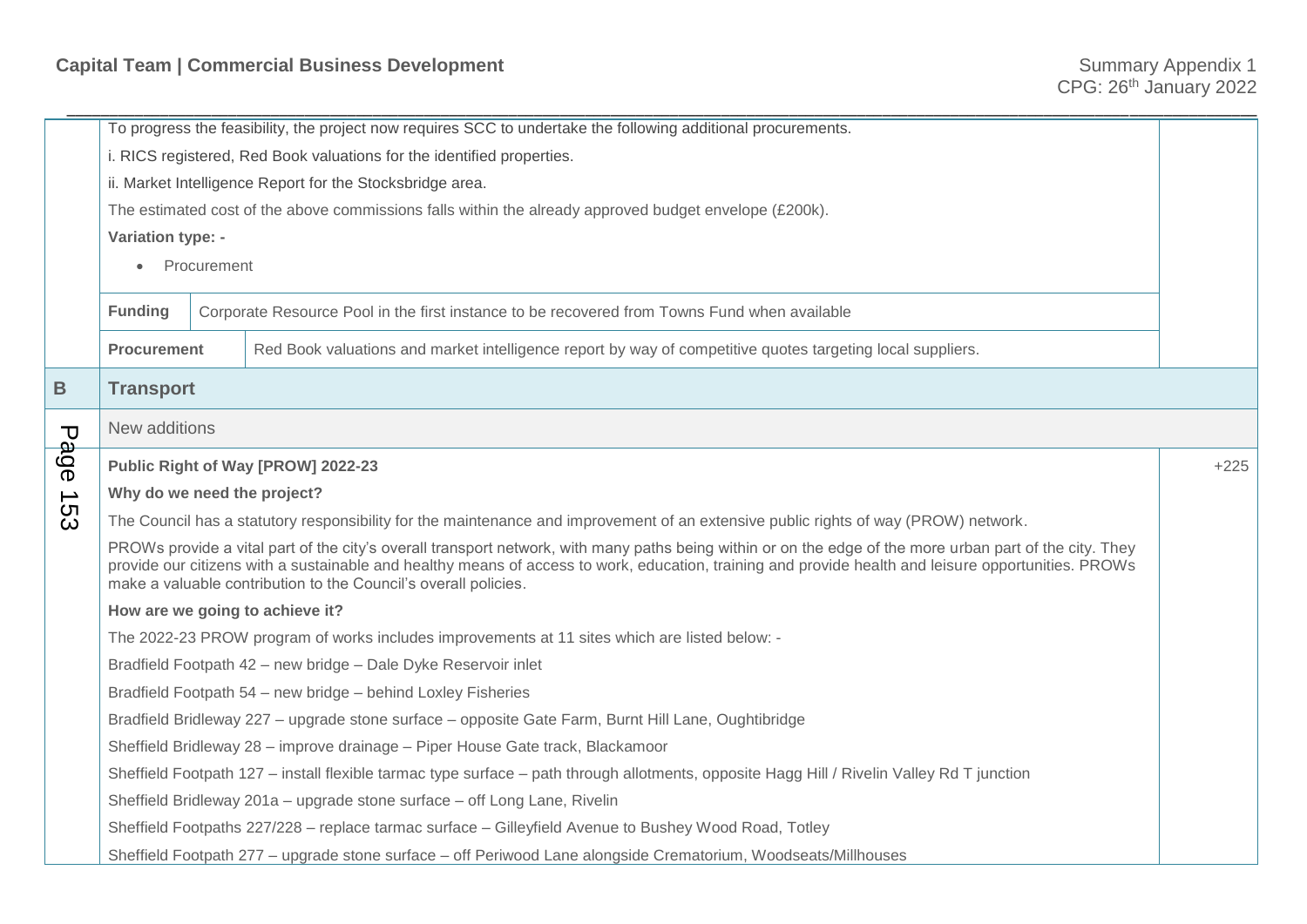|                             | Transport Plan.                                                                                                                                                                                                                                                                                                                                                                                                                                                                      |                                                  |               | Sheffield Footpath 425 - install tarmac surface - off Linley Lane, Normanton Springs |               | Sheffield Bridleway 532 - install flexible tarmac type surface - Coppice Lane, Rivelin/Stannington<br>Design works are to be undertaken on the above and the cost is currently estimated at £225k plus £15k commuted sum which will be funded from Local                                                               |          |  |       |
|-----------------------------|--------------------------------------------------------------------------------------------------------------------------------------------------------------------------------------------------------------------------------------------------------------------------------------------------------------------------------------------------------------------------------------------------------------------------------------------------------------------------------------|--------------------------------------------------|---------------|--------------------------------------------------------------------------------------|---------------|------------------------------------------------------------------------------------------------------------------------------------------------------------------------------------------------------------------------------------------------------------------------------------------------------------------------|----------|--|-------|
| Page<br>$\rightarrow$<br>54 | What are the benefits?<br>Improved accessibility to countryside<br>$\bullet$<br>Improved green transport links within the urban area<br>$\bullet$<br>Improved flood resilience<br>$\bullet$<br>Reduced ongoing maintenance costs<br>$\bullet$<br>Encourage more walking, cycling and horse riding<br>$\bullet$<br>Promote a more pleasant local environment<br>$\bullet$<br>Improving health by increasing fitness<br>$\bullet$<br>When will the project be completed?<br>March 2023 |                                                  |               |                                                                                      |               |                                                                                                                                                                                                                                                                                                                        |          |  |       |
|                             | <b>Funding</b><br><b>Source</b>                                                                                                                                                                                                                                                                                                                                                                                                                                                      | <b>Local Transport</b><br>Plan                   | <b>Amount</b> | 225k                                                                                 | <b>Status</b> | <b>Ringfenced for Transport Projects</b>                                                                                                                                                                                                                                                                               | Approved |  |       |
|                             | i. Professional services by a combination of in-house delivery (PROW team, Capital Delivery Services) and via Amey<br>Hallam Highways through the Streets Ahead PFI.<br><b>Procurement</b><br>ii. Re-surfacing works via call-off from the Non-Highways Resurfacing measured term corporate contract.<br>iii. Bridge replacements and future maintenance via call-off from the Streets Ahead PFI.                                                                                    |                                                  |               |                                                                                      |               |                                                                                                                                                                                                                                                                                                                        |          |  |       |
|                             |                                                                                                                                                                                                                                                                                                                                                                                                                                                                                      | Little Don Link Oughtibridge [Walking & Cycling] |               |                                                                                      |               |                                                                                                                                                                                                                                                                                                                        |          |  | $+55$ |
|                             |                                                                                                                                                                                                                                                                                                                                                                                                                                                                                      | Why do we need the project?                      |               |                                                                                      |               |                                                                                                                                                                                                                                                                                                                        |          |  |       |
|                             |                                                                                                                                                                                                                                                                                                                                                                                                                                                                                      |                                                  |               |                                                                                      |               | The Little Don Link, part of Sheffield's proposed Green Routes Network, is a joint project to create a link from Sheffield into the northern Peak District. It<br>involves Sheffield City Council, Barnsley Metropolitan Borough Council, Derbyshire County Council and Peak District Park Authority.                  |          |  |       |
|                             |                                                                                                                                                                                                                                                                                                                                                                                                                                                                                      |                                                  |               | Lane in Oughtibridge through Beeley Wood to Hillsborough and on to Sheffield.        |               | This project for the construction of a shared use pedestrian / cycle link to Oughtibridge centre from the Paper Mill Housing development site. The aim is<br>to provide a shared surface footpath and cycle track from the development to Oughtibridge which will link to an existing route running south from Station |          |  |       |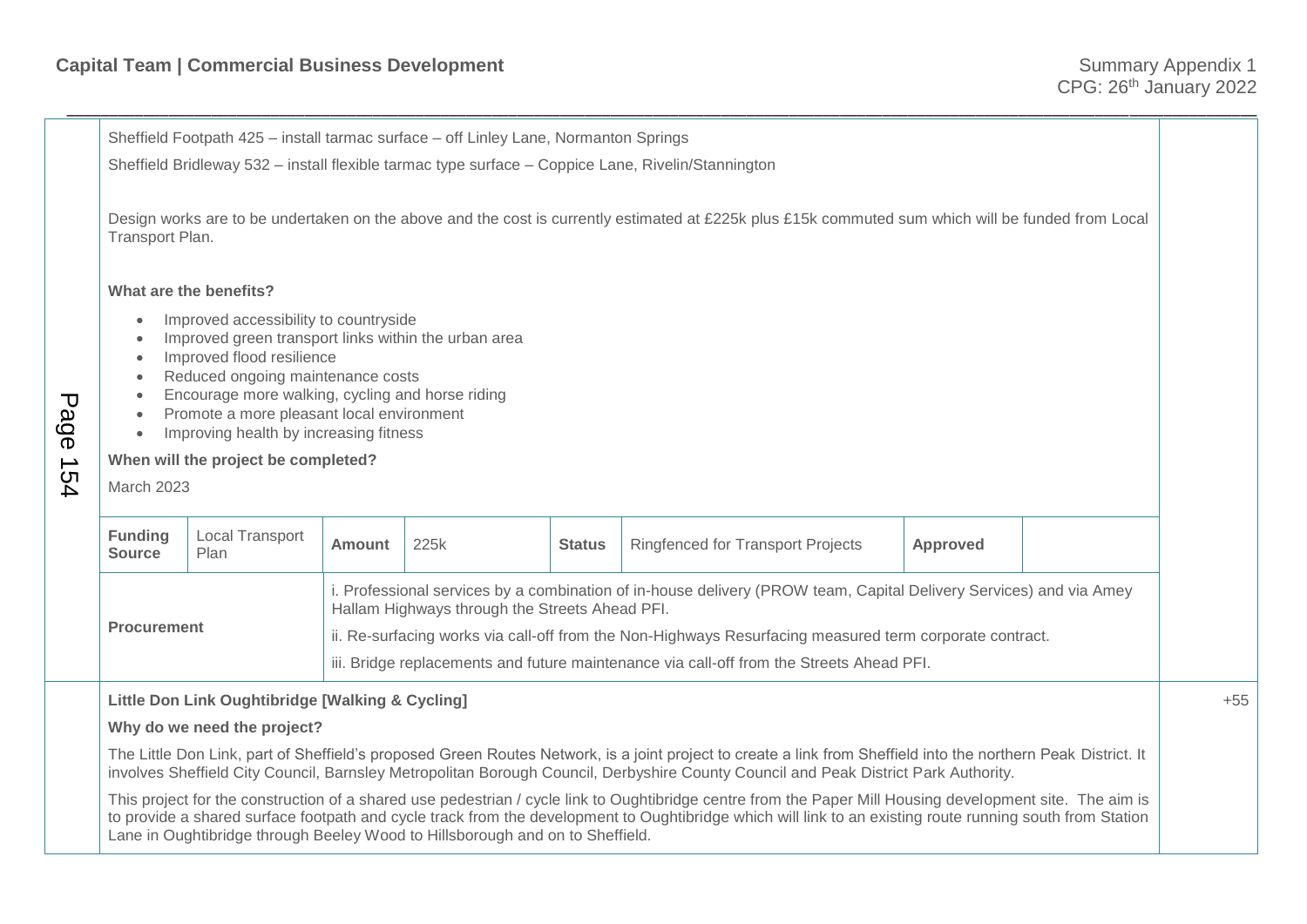# \_\_\_\_\_\_\_\_\_\_\_\_\_\_\_\_\_\_\_\_\_\_\_\_\_\_\_\_\_\_\_\_\_\_\_\_\_\_\_\_\_\_\_\_\_\_\_\_\_\_\_\_\_\_\_\_\_\_\_\_\_\_\_\_\_\_\_\_\_\_\_\_\_\_\_\_\_\_\_\_\_\_\_\_\_\_\_\_\_\_\_\_\_\_\_\_\_\_\_\_\_\_\_\_\_\_\_\_\_\_\_\_\_\_\_\_\_\_\_\_\_\_\_\_\_\_\_\_\_\_\_\_\_\_\_\_\_\_\_\_ **How are we going to achieve it?** Works will be undertaken to produce the preliminary design and estimate for the construction of the walking and cycling route that meets LTN1/20 standards. The start/finish point is governed by a planning condition and there is scope to include an improved crossing at Station Lane Oughtibridge, if required. The project will be fully funded from Section 106 income and this stage of the project is £55k **What are the benefits?** • Improved access for cyclists and walkers from the Oughtibridge Mill housing development to Station Lane in Oughtibridge then on towards Sheffield on the established riverside route. Improvement to pedestrian facilities will help to encourage walking, for local journeys or access to the public transport network. Reduced car usage, and hence improving air quality, and increasing physical activity. Safer walking and cycling facilities. This in turn promotes healthier lifestyles whilst encouraging vibrancy in local areas and supports access to public transport. **When will the project be completed?** Design 2021/22 and 2022/23, and build 2022/23 **Funding Source** Section 106 **Amount** 55k **Status** Received **Approved Approved Procurement** i. Professional services for feasibility undertaken in-house by the Capital Delivery Service and Transport Planning. Variations and reasons for change **Crosspool 20mph Scheme description** On 8 March 2012, the City Council Cabinet Highways Committee approved the 'Sheffield 20mph Speed Limit Strategy', the long-term aim of which is to establish 20mph as the maximum speed in appropriate residential areas of Sheffield. Since then 18 'sign only' 20mph speed limit areas have been introduced across the City. Reducing the speed of traffic in residential areas will, in the long term, reduce the number and severity of accidents, reduce the fear of accidents, encourage sustainable modes of travel and contribute towards the creation of a more pleasant, cohesive environment. The current 20mph speed limit areas consist of a speed limit change but no physical measures to reduce vehicle speeds within the areas. Drivers are alerted to the speed limit by 20mph speed limit repeater signs. 20mph speed limit areas are identified by entry signs to the area together with smaller repeater signs throughout the area. The Crosspool 20mph scheme has previously been approved to undertake feasibility and design works. +89 **Page 155**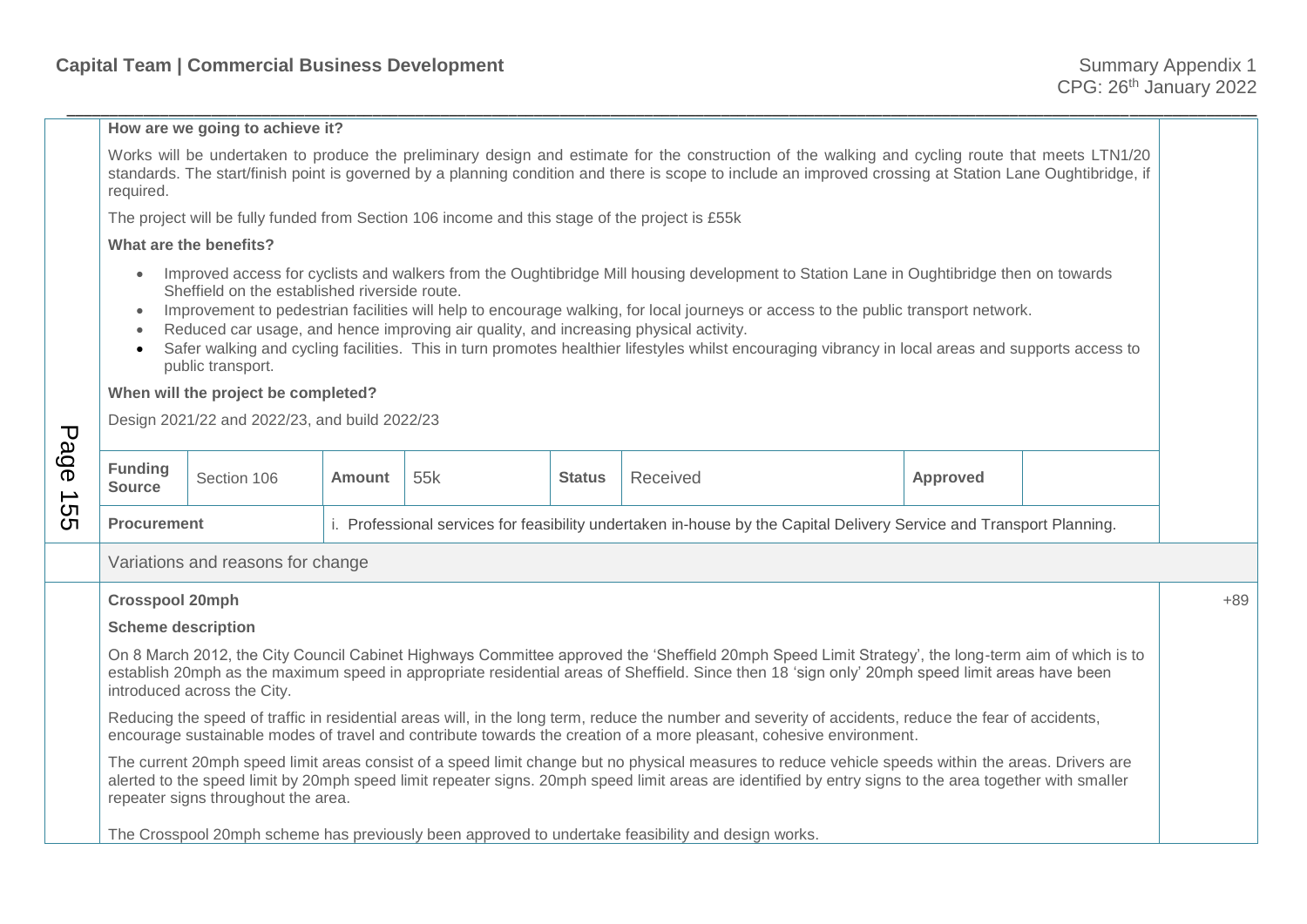|                                                    | What has changed?                                                                                                                                                                                                                                                                                                                                                                                                                                                                                                                             |                         |                                                                                                                                                 |  |  |  |  |  |
|----------------------------------------------------|-----------------------------------------------------------------------------------------------------------------------------------------------------------------------------------------------------------------------------------------------------------------------------------------------------------------------------------------------------------------------------------------------------------------------------------------------------------------------------------------------------------------------------------------------|-------------------------|-------------------------------------------------------------------------------------------------------------------------------------------------|--|--|--|--|--|
|                                                    | value of £57k.                                                                                                                                                                                                                                                                                                                                                                                                                                                                                                                                |                         | The feasibility and design works have been completed and the scheme has been calculated to cost a total of £104k with an estimated commuted sum |  |  |  |  |  |
|                                                    | As a result, the budget has been increased by £89k and will be fully funded from Local Transport Plan.                                                                                                                                                                                                                                                                                                                                                                                                                                        |                         |                                                                                                                                                 |  |  |  |  |  |
|                                                    | Variation type: -                                                                                                                                                                                                                                                                                                                                                                                                                                                                                                                             |                         |                                                                                                                                                 |  |  |  |  |  |
|                                                    | <b>Budget increase</b><br>$\bullet$                                                                                                                                                                                                                                                                                                                                                                                                                                                                                                           |                         |                                                                                                                                                 |  |  |  |  |  |
|                                                    | <b>Funding</b>                                                                                                                                                                                                                                                                                                                                                                                                                                                                                                                                | Local Transport Plan    |                                                                                                                                                 |  |  |  |  |  |
|                                                    | <b>Procurement</b>                                                                                                                                                                                                                                                                                                                                                                                                                                                                                                                            |                         | i. Design and build via call-off from the Streets Ahead PFI                                                                                     |  |  |  |  |  |
|                                                    | <b>School Streets</b><br>$21/22 - 188$                                                                                                                                                                                                                                                                                                                                                                                                                                                                                                        |                         |                                                                                                                                                 |  |  |  |  |  |
| Page<br>$\rightharpoonup$<br><u>(၂</u><br>$\sigma$ | <b>Scheme description</b>                                                                                                                                                                                                                                                                                                                                                                                                                                                                                                                     |                         |                                                                                                                                                 |  |  |  |  |  |
|                                                    | School Streets' is a term being used to describe a scheme where the road outside a school is closed temporarily at school opening and closing times.<br>Typically, a road is closed for an hour in the morning and an hour in the afternoon. School Streets are becoming increasingly popular across the UK as<br>more Local Authorities are using them as a way to address key issues such as air pollution, traffic congestion and inconsiderate parking at the school<br>gate, whilst also promoting active travel and healthy lifestyles. |                         |                                                                                                                                                 |  |  |  |  |  |
|                                                    | This project is to implement a programme of School Street type schemes at 10 schools' streets across the city: - Carfield, Greystones, Porter Croft,<br>Nether Edge, Anns Grove, Bradway, Silverdale, Pipworth, Hunters Bar I & J, Pye bank.                                                                                                                                                                                                                                                                                                  |                         |                                                                                                                                                 |  |  |  |  |  |
|                                                    | What has changed?                                                                                                                                                                                                                                                                                                                                                                                                                                                                                                                             |                         |                                                                                                                                                 |  |  |  |  |  |
|                                                    | Delays in the project have been experienced due to staffing resource issues and the availability of materials. As a result, £188k of funding will be<br>moved into 2022-23.                                                                                                                                                                                                                                                                                                                                                                   |                         |                                                                                                                                                 |  |  |  |  |  |
|                                                    | Variation type: -                                                                                                                                                                                                                                                                                                                                                                                                                                                                                                                             |                         |                                                                                                                                                 |  |  |  |  |  |
|                                                    | • Slippage                                                                                                                                                                                                                                                                                                                                                                                                                                                                                                                                    |                         |                                                                                                                                                 |  |  |  |  |  |
|                                                    | <b>Funding</b>                                                                                                                                                                                                                                                                                                                                                                                                                                                                                                                                | <b>Capital Receipts</b> |                                                                                                                                                 |  |  |  |  |  |
|                                                    | <b>Procurement</b>                                                                                                                                                                                                                                                                                                                                                                                                                                                                                                                            |                         | N/A                                                                                                                                             |  |  |  |  |  |
| $\mathbf C$                                        | <b>Quality of life</b>                                                                                                                                                                                                                                                                                                                                                                                                                                                                                                                        |                         |                                                                                                                                                 |  |  |  |  |  |
|                                                    | New additions                                                                                                                                                                                                                                                                                                                                                                                                                                                                                                                                 |                         |                                                                                                                                                 |  |  |  |  |  |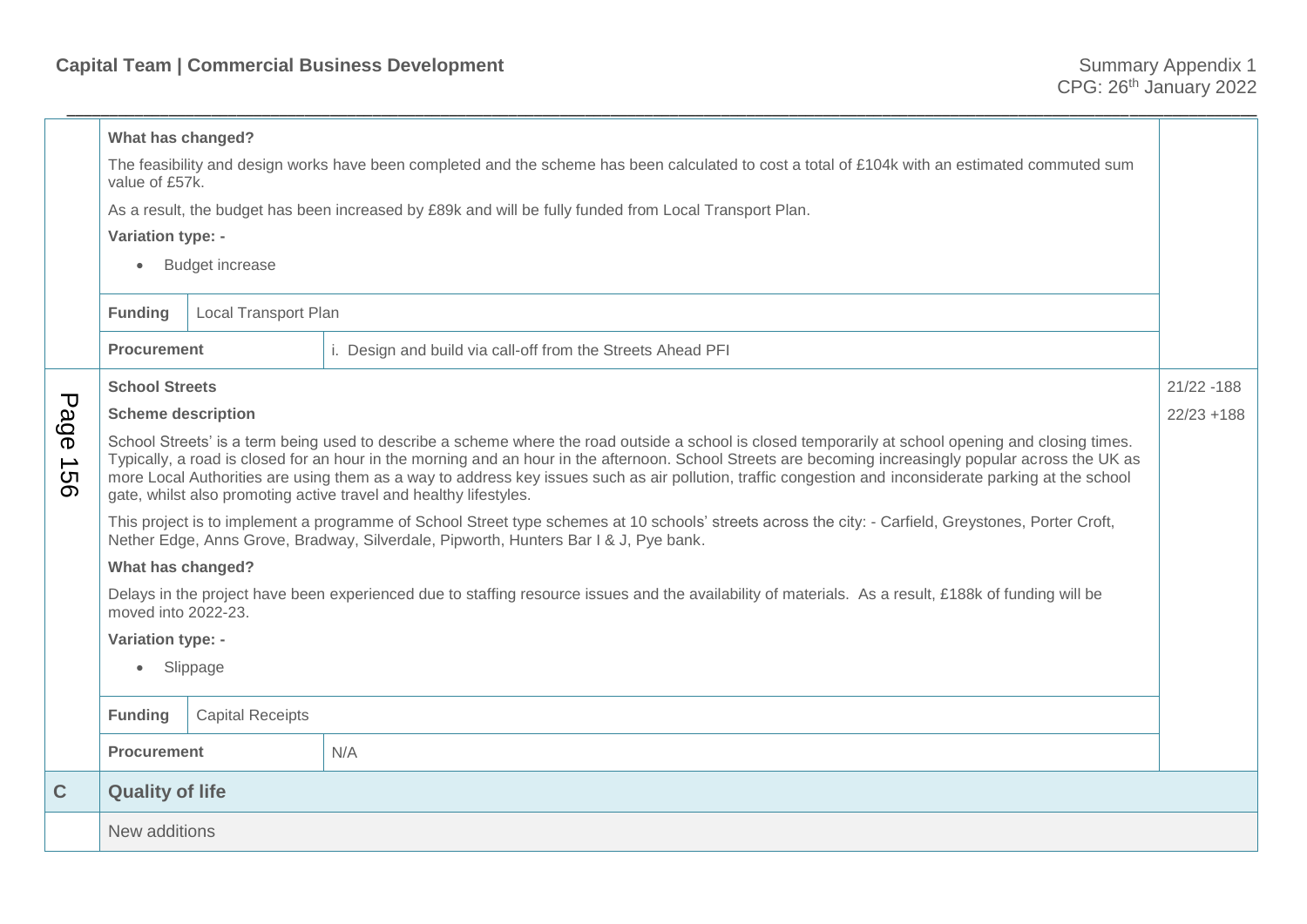|                                | <b>Fly Tipping &amp; Graffiti Prevention</b>                                                                                                                                                                                                                                                                                                                                                                                                                                                                                                                    | $+100$ |  |  |  |  |  |  |  |
|--------------------------------|-----------------------------------------------------------------------------------------------------------------------------------------------------------------------------------------------------------------------------------------------------------------------------------------------------------------------------------------------------------------------------------------------------------------------------------------------------------------------------------------------------------------------------------------------------------------|--------|--|--|--|--|--|--|--|
|                                | Why do we need the project?                                                                                                                                                                                                                                                                                                                                                                                                                                                                                                                                     |        |  |  |  |  |  |  |  |
|                                | Fly tipping levels are substantial and whilst slightly down on previous years continue to be a major factor on the perceived quality of the environment,<br>and together with graffiti generate substantial complaints.                                                                                                                                                                                                                                                                                                                                         |        |  |  |  |  |  |  |  |
|                                | 18/19: 15,254 incidents, estimated costs £692K                                                                                                                                                                                                                                                                                                                                                                                                                                                                                                                  |        |  |  |  |  |  |  |  |
|                                | There is a need to deliver immediate and longer-term reductions in fly tipping and graffiti that can be sustained beyond the lifetime of the project,<br>shifting to more preventative measures including target hardening of hotspots by installing fencing and other controls. Tackling fly-tipping and graffiti is<br>also a key element in the One Year Plan.                                                                                                                                                                                               |        |  |  |  |  |  |  |  |
|                                | How are we going to achieve it?<br>Investment in infrastructure to tackle fly tipping and graffiti resulting in a sustainable reduction in incidents by installing fencing, gates, barriers, and<br>appropriate landscaping.                                                                                                                                                                                                                                                                                                                                    |        |  |  |  |  |  |  |  |
| Page                           | What are the benefits?<br><b>Objectives</b><br>A permanent reduction in fly-tipping and graffiti across the city<br>To agree and deliver a sustainable and visible threat reduction programme on fly tipping and graffiti<br>$\bullet$                                                                                                                                                                                                                                                                                                                          |        |  |  |  |  |  |  |  |
| $\rightharpoonup$<br><b>27</b> | Outputs<br>Large numbers of Hotspots in Sheffield will be protected<br>$\bullet$<br>Sites will go from grey/grot to green because of reduced fly tipping and graffiti                                                                                                                                                                                                                                                                                                                                                                                           |        |  |  |  |  |  |  |  |
|                                | <b>Benefits</b><br>Cleaner, Greener, Safer neighbourhoods with an improved quality of life<br>$\bullet$<br>High visibility interventions and lower costs in the long term in dealing with fly tipping and graffiti<br>$\bullet$<br>Enables proactive action against fly tipping and graffiti<br>$\bullet$<br>Long term increase in prevention works e.g. target hardening at more hotspots to achieve less crime in the future<br>$\bullet$<br>Fewer incidents of fly tipping and graffiti on SCC and private land, and therefore fewer complaints<br>$\bullet$ |        |  |  |  |  |  |  |  |
|                                | When will the project be completed?<br>September 2022                                                                                                                                                                                                                                                                                                                                                                                                                                                                                                           |        |  |  |  |  |  |  |  |
|                                | <b>Costs</b><br><b>Commercial Services £1K</b><br>Fencing, gates etc £99K<br>£100K<br>Total                                                                                                                                                                                                                                                                                                                                                                                                                                                                     |        |  |  |  |  |  |  |  |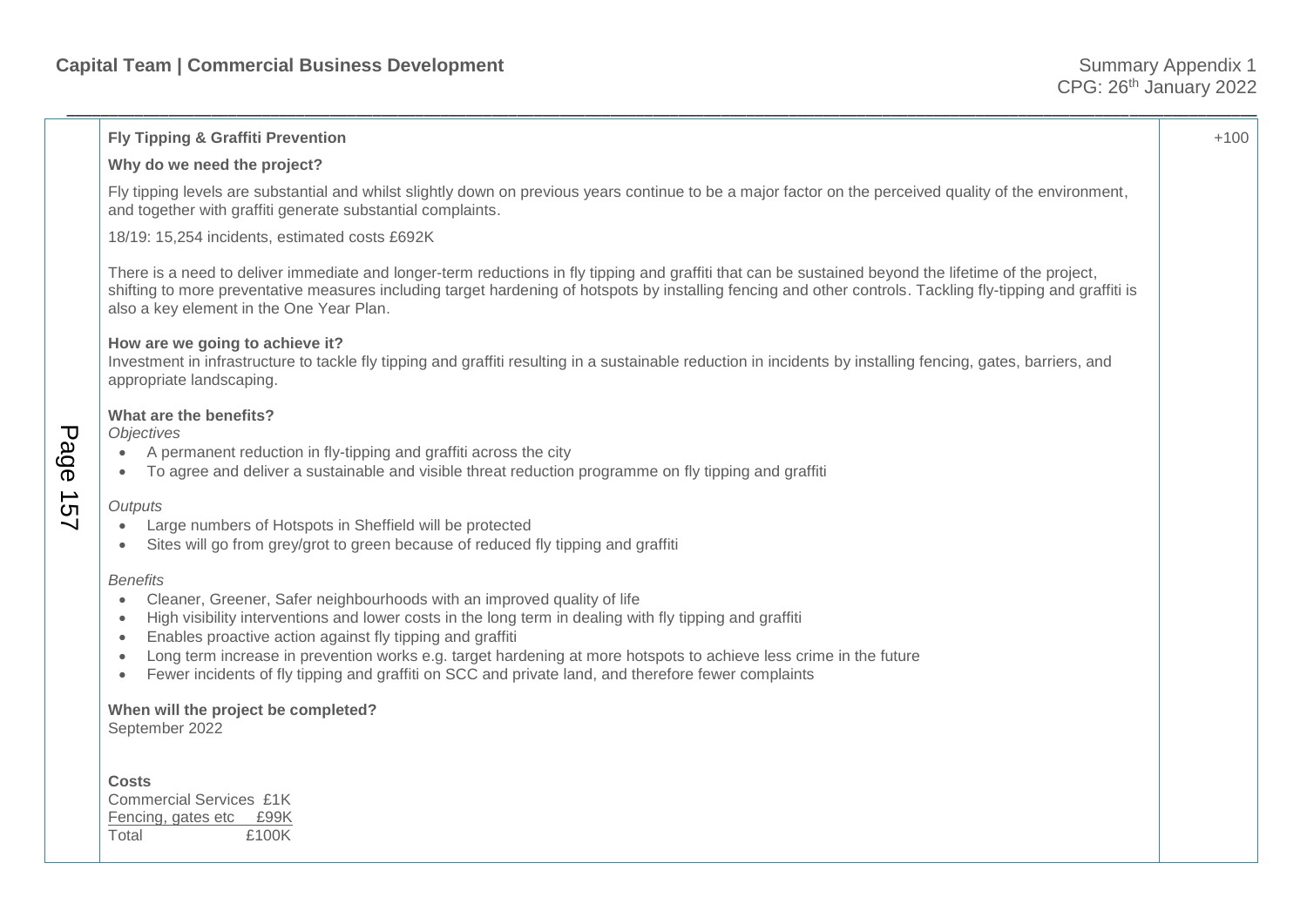|               | <b>Budget</b><br>21/22 £30K<br>22/23 £70K.                                                                                                                                                                                                                                                                                                                                                                                               |                                                                                                                   |               |       |               |                                      |          |                                                 |              |
|---------------|------------------------------------------------------------------------------------------------------------------------------------------------------------------------------------------------------------------------------------------------------------------------------------------------------------------------------------------------------------------------------------------------------------------------------------------|-------------------------------------------------------------------------------------------------------------------|---------------|-------|---------------|--------------------------------------|----------|-------------------------------------------------|--------------|
|               | <b>Funding</b><br><b>Source</b>                                                                                                                                                                                                                                                                                                                                                                                                          | Corporate<br>Investment<br>Funds approved                                                                         | <b>Amount</b> | £100K | <b>Status</b> | Part of the approved CIF allocations | Approved | Quality of Life<br>Programme<br>Group via email |              |
|               | i. Prevention works will be procured by a combination of existing corporate contracts and competitive quotes.<br><b>Procurement</b>                                                                                                                                                                                                                                                                                                      |                                                                                                                   |               |       |               |                                      |          |                                                 |              |
|               | Variations and reasons for change                                                                                                                                                                                                                                                                                                                                                                                                        |                                                                                                                   |               |       |               |                                      |          |                                                 |              |
|               | None                                                                                                                                                                                                                                                                                                                                                                                                                                     |                                                                                                                   |               |       |               |                                      |          |                                                 |              |
| <b>Page</b>   | <b>Green and open spaces</b>                                                                                                                                                                                                                                                                                                                                                                                                             |                                                                                                                   |               |       |               |                                      |          |                                                 |              |
| $\rightarrow$ | New additions                                                                                                                                                                                                                                                                                                                                                                                                                            |                                                                                                                   |               |       |               |                                      |          |                                                 |              |
| 89            | None                                                                                                                                                                                                                                                                                                                                                                                                                                     |                                                                                                                   |               |       |               |                                      |          |                                                 |              |
|               |                                                                                                                                                                                                                                                                                                                                                                                                                                          | Variations and reasons for change                                                                                 |               |       |               |                                      |          |                                                 |              |
|               |                                                                                                                                                                                                                                                                                                                                                                                                                                          | <b>Shirebrook Valley Visitor Zone Improvements</b>                                                                |               |       |               |                                      |          |                                                 | $21/22 - 38$ |
|               | <b>Scheme description</b><br>Site improvements including access, habitat, and signage, which will improve an area centred around the Visitor Centre to create a welcoming visitor<br>zone, acting as a gateway to encourage people to use the new facilities and explore the wider Shire Brook Valley.                                                                                                                                   |                                                                                                                   |               |       |               |                                      |          | 22/23<br>$+38$                                  |              |
|               | What has changed?<br>Phase 1 including footpath improvements, pond works, fencing, steps, and seating is progressing. However, Phase 2 for installing the prefabricated<br>disabled toilet was scheduled to be completed by the end of March22 and has been delayed due to the quote for the toilet coming in much more than<br>anticipated. Options to move the project forward are therefore being considered with the funder (Veolia) |                                                                                                                   |               |       |               |                                      |          |                                                 |              |
|               | Variation type: Slippage                                                                                                                                                                                                                                                                                                                                                                                                                 |                                                                                                                   |               |       |               |                                      |          |                                                 |              |
|               | <b>Budget</b>                                                                                                                                                                                                                                                                                                                                                                                                                            | 21/22 Budget £84.3K - £38K = £46.3K<br>22/23 Budget £0.0K + £38K = £38.0K<br>Total Budget £84.3K + £0.0K = £84.3K |               |       |               |                                      |          |                                                 |              |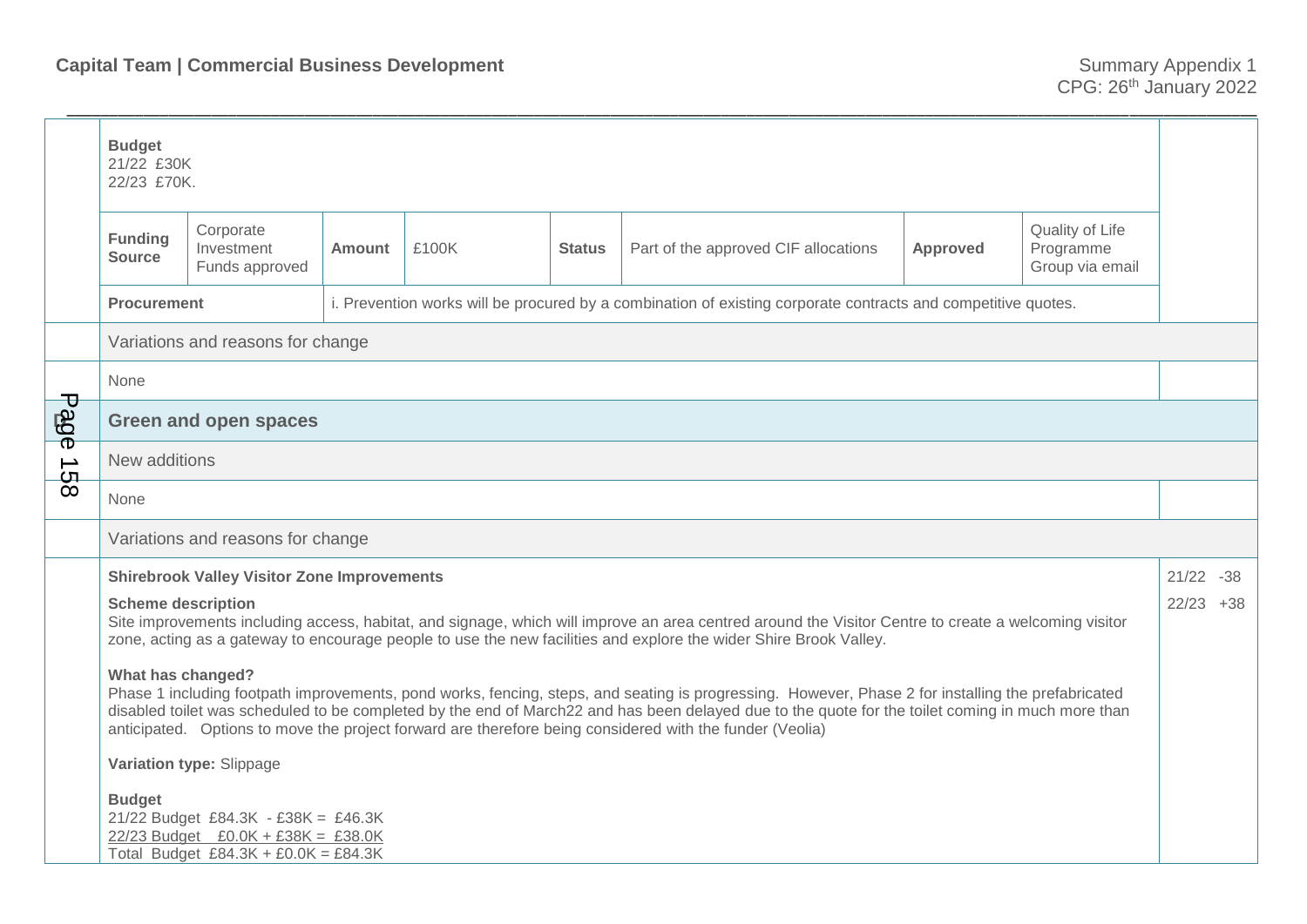|             | <b>Funding</b><br>Public Health<br>£18.6K<br>Veolia Grant<br>£40.0K<br>Woodlands RCC<br>£16.2K<br>Ecology Unit RCC<br>£1.5K<br>Parks Projects RCC<br>£5.0K<br>RCCs on Balance Sheet £3.0K<br>Total<br>£84.3K<br>See above<br><b>Funding</b> |                           |                                                                                                                                                                                                                            |  |  |  |  |  |
|-------------|---------------------------------------------------------------------------------------------------------------------------------------------------------------------------------------------------------------------------------------------|---------------------------|----------------------------------------------------------------------------------------------------------------------------------------------------------------------------------------------------------------------------|--|--|--|--|--|
|             |                                                                                                                                                                                                                                             |                           |                                                                                                                                                                                                                            |  |  |  |  |  |
|             | N/A<br><b>Procurement</b>                                                                                                                                                                                                                   |                           |                                                                                                                                                                                                                            |  |  |  |  |  |
| E           | <b>Housing growth</b>                                                                                                                                                                                                                       |                           |                                                                                                                                                                                                                            |  |  |  |  |  |
|             | New additions                                                                                                                                                                                                                               |                           |                                                                                                                                                                                                                            |  |  |  |  |  |
| <b>Page</b> | None                                                                                                                                                                                                                                        |                           |                                                                                                                                                                                                                            |  |  |  |  |  |
| ⇉<br>89     | Variations and reasons for change                                                                                                                                                                                                           |                           |                                                                                                                                                                                                                            |  |  |  |  |  |
|             | None                                                                                                                                                                                                                                        |                           |                                                                                                                                                                                                                            |  |  |  |  |  |
| F           |                                                                                                                                                                                                                                             | <b>Housing investment</b> |                                                                                                                                                                                                                            |  |  |  |  |  |
|             | New additions                                                                                                                                                                                                                               |                           |                                                                                                                                                                                                                            |  |  |  |  |  |
|             | None                                                                                                                                                                                                                                        |                           |                                                                                                                                                                                                                            |  |  |  |  |  |
|             | Variations and reasons for change                                                                                                                                                                                                           |                           |                                                                                                                                                                                                                            |  |  |  |  |  |
|             | <b>Council Housing Elemental Refurbishment 2021-26</b><br>$-2,297$                                                                                                                                                                          |                           |                                                                                                                                                                                                                            |  |  |  |  |  |
|             | <b>Scheme description</b>                                                                                                                                                                                                                   |                           | To award a new contract for elemental improvements of kitchens, bathrooms, new windows and doors, and electrical and heating upgrades where<br>these are failing the minimum Decent Homes Standard DHS to council housing. |  |  |  |  |  |
|             | What has changed?                                                                                                                                                                                                                           |                           |                                                                                                                                                                                                                            |  |  |  |  |  |

\_\_\_\_\_\_\_\_\_\_\_\_\_\_\_\_\_\_\_\_\_\_\_\_\_\_\_\_\_\_\_\_\_\_\_\_\_\_\_\_\_\_\_\_\_\_\_\_\_\_\_\_\_\_\_\_\_\_\_\_\_\_\_\_\_\_\_\_\_\_\_\_\_\_\_\_\_\_\_\_\_\_\_\_\_\_\_\_\_\_\_\_\_\_\_\_\_\_\_\_\_\_\_\_\_\_\_\_\_\_\_\_\_\_\_\_\_\_\_\_\_\_\_\_\_\_\_\_\_\_\_\_\_\_\_\_\_\_\_\_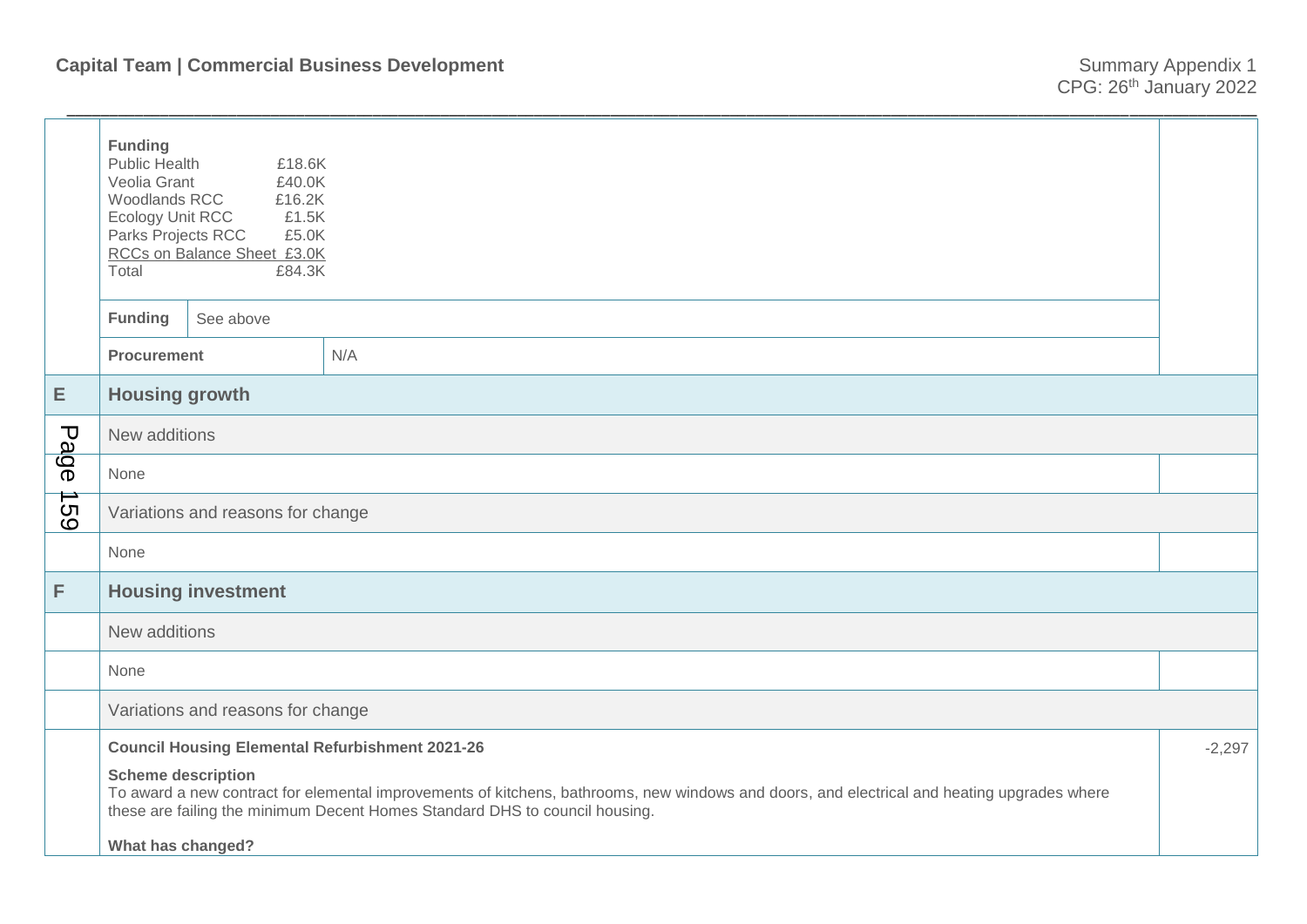|                                       |                                                                                                                                                                                                                                                                                                                                                                                                                             | used on other internal works schemes.                                             | Following the procurement exercise there is a saving against the winning tender, this saving will be returned to the block allocation (Q0086) so it can be |  |  |  |  |
|---------------------------------------|-----------------------------------------------------------------------------------------------------------------------------------------------------------------------------------------------------------------------------------------------------------------------------------------------------------------------------------------------------------------------------------------------------------------------------|-----------------------------------------------------------------------------------|------------------------------------------------------------------------------------------------------------------------------------------------------------|--|--|--|--|
|                                       | Variation type: Budget decrease                                                                                                                                                                                                                                                                                                                                                                                             |                                                                                   |                                                                                                                                                            |  |  |  |  |
|                                       | <b>Costs</b><br><b>CDS Fees</b><br><b>Direct Costs</b><br>Total                                                                                                                                                                                                                                                                                                                                                             | £157.5K<br>Construction £11,075.1K<br>£42.5K<br>Contingency £800.0K<br>£12,075.1K |                                                                                                                                                            |  |  |  |  |
| $\mathbf{\overline{U}}$<br>age<br>160 | <b>Budget</b><br>Current 21/22 Budget<br>$£31.8K + £0.0K =$<br>£31.8K<br>Current 22/23 Budget £2,986.5K - £154.0K = £2,832.5K<br>Current 23/24 Budget £3,236.5K - £404.0K = £2,832.5K<br>Current 24/25 Budget £3,236.5K -<br>$£2.8K = £3,233.7K$<br>Current 25/26 Budget £2,450.5K + £694.1K = £3,144.6K<br>Current 26/27 Budget £2,430.0K - £2,430.0K =<br>£0.0K<br>Total 21-27 Budget £14,371.8K - £2,296.7K = £12,075.1K |                                                                                   |                                                                                                                                                            |  |  |  |  |
|                                       | <b>Funding</b><br>HRA via Q0086                                                                                                                                                                                                                                                                                                                                                                                             |                                                                                   |                                                                                                                                                            |  |  |  |  |
|                                       | <b>Procurement</b>                                                                                                                                                                                                                                                                                                                                                                                                          |                                                                                   | N/A Contract Award approved December 2021                                                                                                                  |  |  |  |  |
|                                       | <b>Council Housing Internal Works Block Allocation</b>                                                                                                                                                                                                                                                                                                                                                                      |                                                                                   |                                                                                                                                                            |  |  |  |  |
|                                       | <b>Scheme description</b>                                                                                                                                                                                                                                                                                                                                                                                                   |                                                                                   | Block allocation of funding for internal works to the Housing Stock.                                                                                       |  |  |  |  |
|                                       | What has changed?<br>Following the procurement exercise for the new Elementals contract there is a saving against the winning tender, which will be returned to this<br>allocation so it can be used on other internal works schemes. See separate entry above for Council Housing Elemental Refurbishments 2021-26.                                                                                                        |                                                                                   |                                                                                                                                                            |  |  |  |  |
|                                       | Variation type: Budget increase                                                                                                                                                                                                                                                                                                                                                                                             |                                                                                   |                                                                                                                                                            |  |  |  |  |
|                                       | <b>Budget</b><br>Current 23/24 Budget<br>Current 24/25 Budget<br>Current 25/26 Budget                                                                                                                                                                                                                                                                                                                                       | Current 22/23 Budget<br>£113.0K<br>£113.0K<br>£500.0K<br>£999.5K                  |                                                                                                                                                            |  |  |  |  |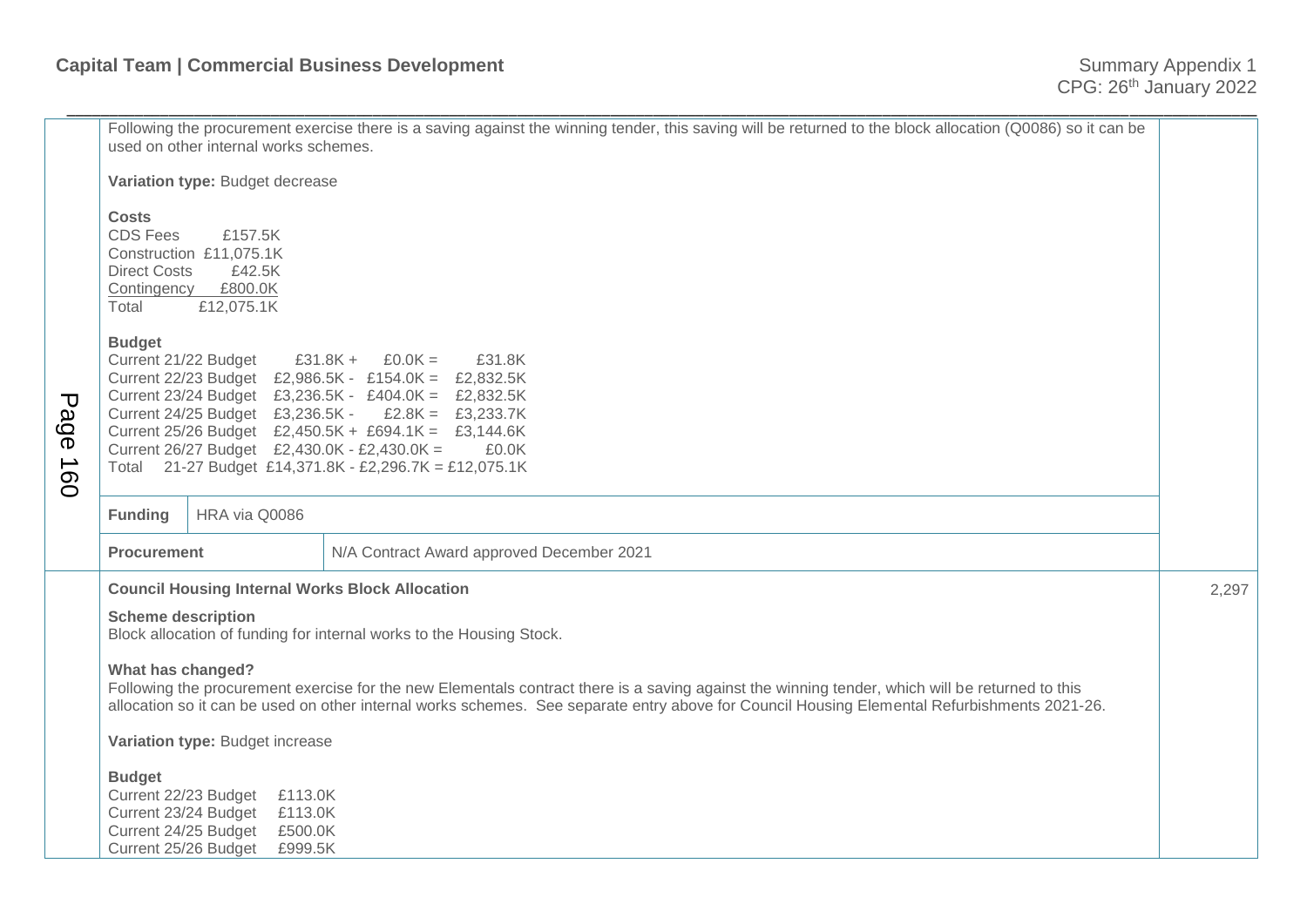|                                 | Total                                                                                                                                                                                                                                                                                                                                                                                                                                                              |                                                 | Current 26/27 Budget £3,431.3K + £2,296.7K = £5,728.0K<br>22-27 Budget £5,156.8K + £2,296.7K = £7,453.5K |       |  |  |  |
|---------------------------------|--------------------------------------------------------------------------------------------------------------------------------------------------------------------------------------------------------------------------------------------------------------------------------------------------------------------------------------------------------------------------------------------------------------------------------------------------------------------|-------------------------------------------------|----------------------------------------------------------------------------------------------------------|-------|--|--|--|
|                                 |                                                                                                                                                                                                                                                                                                                                                                                                                                                                    |                                                 |                                                                                                          |       |  |  |  |
|                                 | <b>HRA</b><br><b>Funding</b>                                                                                                                                                                                                                                                                                                                                                                                                                                       |                                                 |                                                                                                          |       |  |  |  |
|                                 |                                                                                                                                                                                                                                                                                                                                                                                                                                                                    | N/A<br><b>Procurement</b>                       |                                                                                                          |       |  |  |  |
| ᠊ᠸ                              |                                                                                                                                                                                                                                                                                                                                                                                                                                                                    | <b>Council Housing Adaptations - Stairlifts</b> |                                                                                                          | $+71$ |  |  |  |
|                                 | <b>Scheme description</b><br>To procure a new contract which enables the supply and installation of new stairlifts to meet the adaptations needs of Sheffield City Council's housing<br>tenants. It is anticipated that there will be a requirement to install circa 330 Stairlifts over the next 3 years. A number of these will be for the replacement<br>of existing stairlifts which have either got to the end of their life cycle or beyond economic repair. |                                                 |                                                                                                          |       |  |  |  |
|                                 | What has changed?<br>Following the tender exercise the contract has been awarded. The contract sum came back £57K higher than budgeted and therefore more funding is<br>required to cover the costs.                                                                                                                                                                                                                                                               |                                                 |                                                                                                          |       |  |  |  |
| age                             | Variation type: Budget increase                                                                                                                                                                                                                                                                                                                                                                                                                                    |                                                 |                                                                                                          |       |  |  |  |
| $\rightarrow$<br>$\overline{Q}$ | <b>Costs</b><br>Contract Sum £1,571.2K                                                                                                                                                                                                                                                                                                                                                                                                                             |                                                 |                                                                                                          |       |  |  |  |
|                                 | <b>Budget</b><br>Current 21/22 Budget<br>$£50.0K + £0.0K = £50.0K$<br>Current 22/23 Budget £362.5K + £157.5K = £520.0K<br>Current 23/24 Budget £362.5K + £157.5K = £520.0K<br>Current 24/25 Budget £362.5K + £118.7K = £481.2K<br>Current 25/26 Budget £362.5K - £362.5K = £0.0K<br>Total 21-26 Budget £1,500.0K + £71.2K = £1,571.2K                                                                                                                              |                                                 |                                                                                                          |       |  |  |  |
|                                 | <b>Funding</b>                                                                                                                                                                                                                                                                                                                                                                                                                                                     |                                                 | HRA via Adaptations and & Access Block Allocation                                                        |       |  |  |  |
|                                 | <b>Procurement</b>                                                                                                                                                                                                                                                                                                                                                                                                                                                 |                                                 | N/A Contract Award approved November 2021                                                                |       |  |  |  |
|                                 | <b>Council Housing Adaptations &amp; Access Block Allocation</b>                                                                                                                                                                                                                                                                                                                                                                                                   |                                                 |                                                                                                          |       |  |  |  |
|                                 | <b>Scheme description</b><br>Block allocation of funding for adaptation and access improvements to the Housing Stock.                                                                                                                                                                                                                                                                                                                                              |                                                 |                                                                                                          |       |  |  |  |
|                                 | What has changed?                                                                                                                                                                                                                                                                                                                                                                                                                                                  |                                                 |                                                                                                          |       |  |  |  |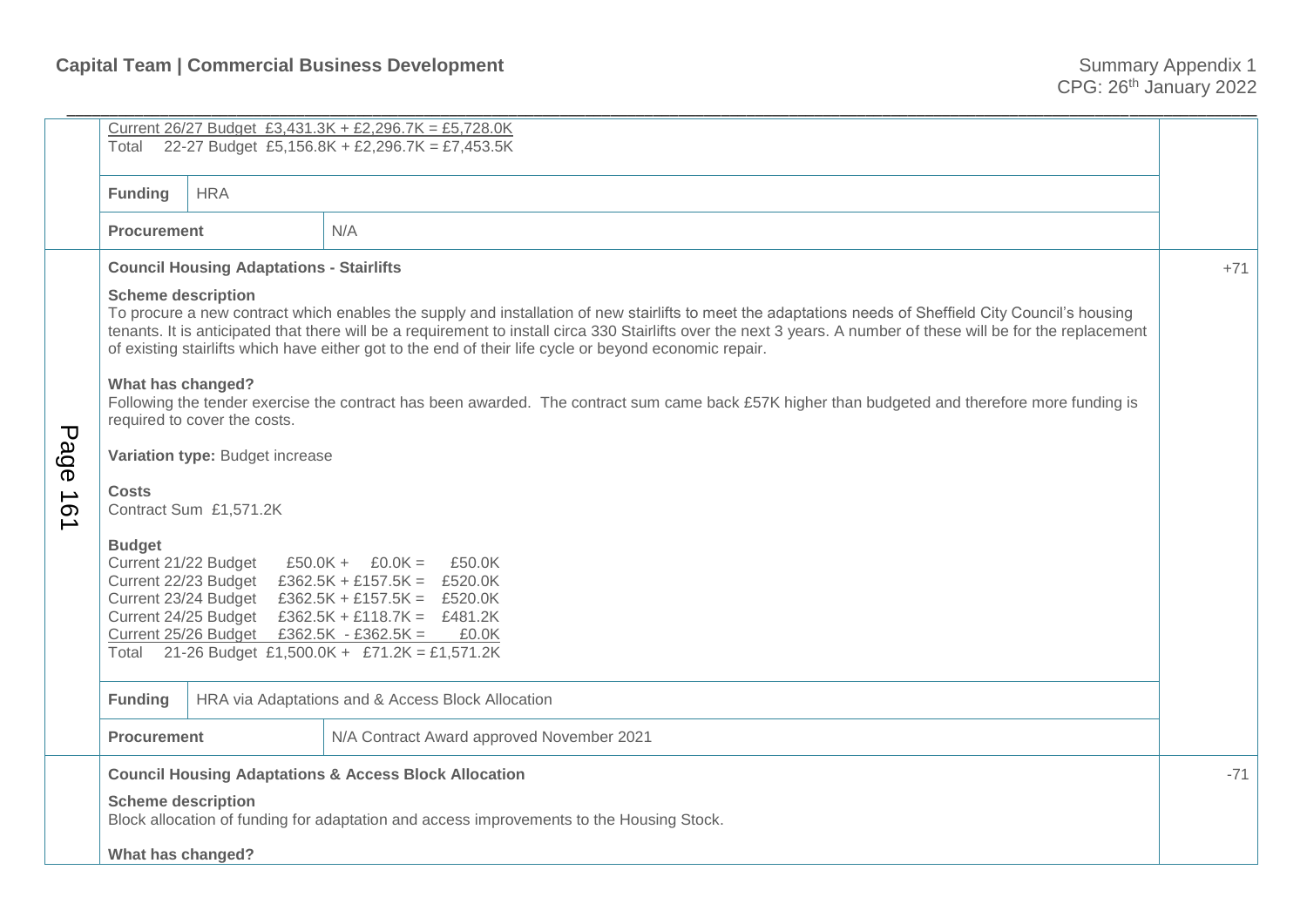|                                                      | <b>Funding</b><br><b>HRA</b><br>N/A<br><b>Procurement</b>                                                                                                                                                                                                                                                                     |                                 |                                                                                                                                                                                                                                                         |        |  |  |  |
|------------------------------------------------------|-------------------------------------------------------------------------------------------------------------------------------------------------------------------------------------------------------------------------------------------------------------------------------------------------------------------------------|---------------------------------|---------------------------------------------------------------------------------------------------------------------------------------------------------------------------------------------------------------------------------------------------------|--------|--|--|--|
|                                                      | <b>Budget</b><br>Current 22/23 Budget £2,400K - £297K = £2,103K<br>Total 22-27 Budget £42,700K - £297K = £42,403K                                                                                                                                                                                                             |                                 |                                                                                                                                                                                                                                                         |        |  |  |  |
|                                                      | Costs for this piece of work can't be capitalised at this stage so a commensurate reduction in the contribution to the capital programme is proposed.<br>Variation type: Budget decrease                                                                                                                                      |                                 |                                                                                                                                                                                                                                                         |        |  |  |  |
|                                                      | The road map will provide the Council with clarity on the most effective measures to invest in its housing stock to achieve carbon net zero, whilst also<br>critically tackling fuel poverty as properties become more energy and thermally efficient.                                                                        |                                 |                                                                                                                                                                                                                                                         |        |  |  |  |
| $\overline{\phantom{a}}$<br>$\overline{\mathcal{C}}$ | What has changed?<br>A business case has been brought forward to create a Road Map to Net Zero to establish where SCC Housing Stock is at a detailed level on<br>environmental performance, carbon emissions, impact on customers, and provide indicative cost of works related to the standards that need to be<br>achieved. |                                 |                                                                                                                                                                                                                                                         |        |  |  |  |
| Page                                                 | <b>Scheme description</b><br>Block allocation of funding for energy efficiency improvements to the Housing Stock.                                                                                                                                                                                                             |                                 |                                                                                                                                                                                                                                                         |        |  |  |  |
|                                                      |                                                                                                                                                                                                                                                                                                                               |                                 | <b>Council Housing Heating, Energy Efficiency, &amp; Carbon Reduction</b>                                                                                                                                                                               | $-297$ |  |  |  |
|                                                      | <b>Procurement</b>                                                                                                                                                                                                                                                                                                            |                                 | N/A                                                                                                                                                                                                                                                     |        |  |  |  |
|                                                      | <b>Funding</b>                                                                                                                                                                                                                                                                                                                | <b>HRA</b>                      |                                                                                                                                                                                                                                                         |        |  |  |  |
|                                                      | <b>Budget</b>                                                                                                                                                                                                                                                                                                                 |                                 | Current 25/26 Budget £3,130.0K - £71.2K = £3,058.8K<br>Total 25-27 Budget £6,260.0K - £71.2K = £6,188.8K                                                                                                                                                |        |  |  |  |
|                                                      |                                                                                                                                                                                                                                                                                                                               | Variation type: Budget decrease |                                                                                                                                                                                                                                                         |        |  |  |  |
|                                                      |                                                                                                                                                                                                                                                                                                                               |                                 | The final business case for the Adaptations - Stairlifts contract has come forward and following the tender exercise needs £57K more funding, to be<br>drawn down from this allocation. See separate entry above for BU 97476 Stairlifts - Adaptations. |        |  |  |  |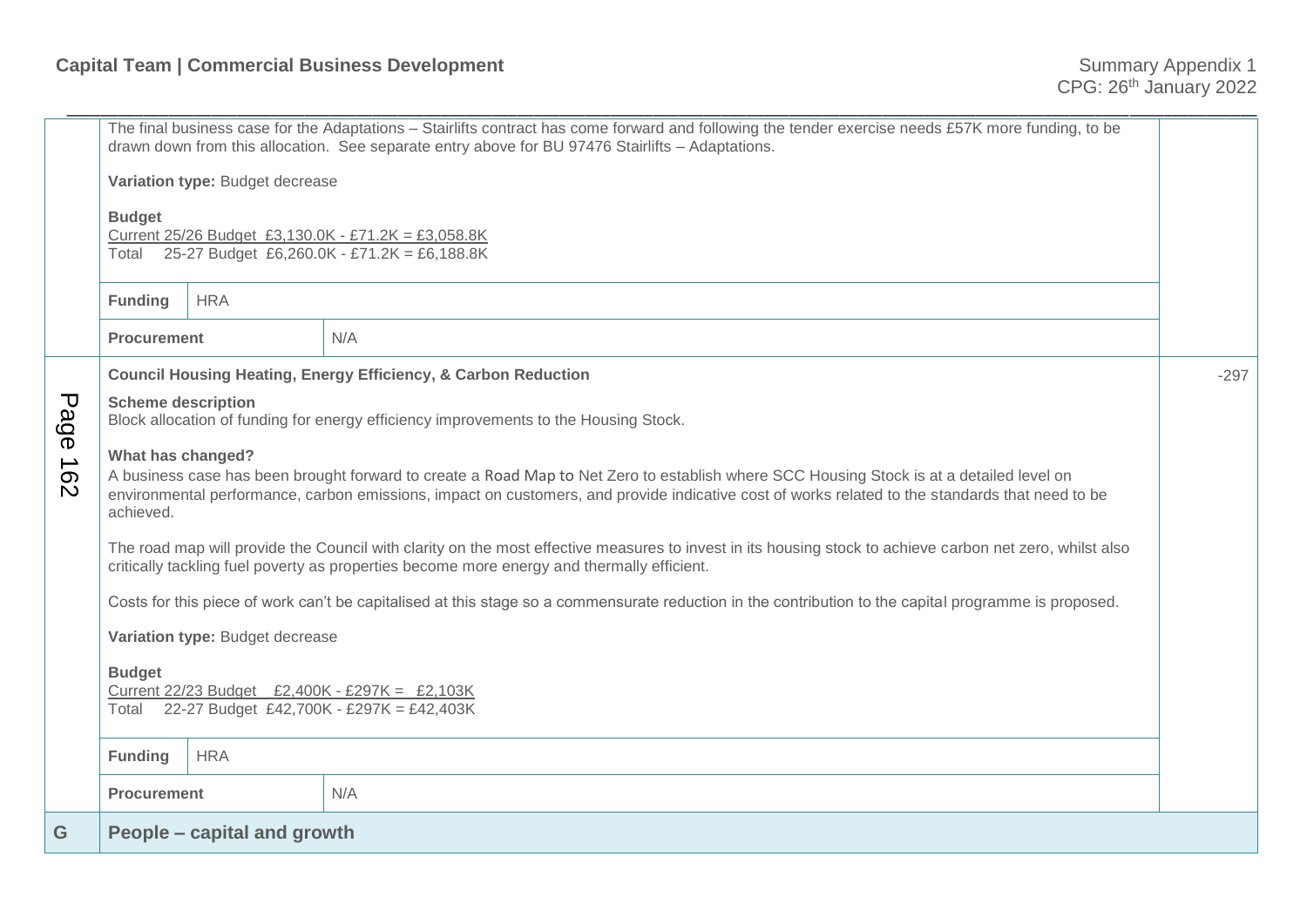|                 | New additions                                                                                                                                                                                                                                                                                                                                                                                                                                                       |                                              |            |                                                                   |               |                                                                                                                                                                                                          |                 |          |          |
|-----------------|---------------------------------------------------------------------------------------------------------------------------------------------------------------------------------------------------------------------------------------------------------------------------------------------------------------------------------------------------------------------------------------------------------------------------------------------------------------------|----------------------------------------------|------------|-------------------------------------------------------------------|---------------|----------------------------------------------------------------------------------------------------------------------------------------------------------------------------------------------------------|-----------------|----------|----------|
|                 | <b>King Edward Upper School FRA Works</b>                                                                                                                                                                                                                                                                                                                                                                                                                           |                                              |            |                                                                   |               |                                                                                                                                                                                                          |                 |          | $+32.3$  |
|                 | Why do we need the project?                                                                                                                                                                                                                                                                                                                                                                                                                                         |                                              |            |                                                                   |               |                                                                                                                                                                                                          |                 |          |          |
|                 | Fire Risk Assessments have highlighted shortfalls in the provision of necessary Fire Precautions in several school buildings. King Edward Upper<br>School, located in Broomhill is one of these. A cohesive overarching assessment of the current strategy against implementation is required to allow<br>remedial action to bring the set of buildings back into compliance - when reviewed against approved building regulations for essential fire safety works. |                                              |            |                                                                   |               |                                                                                                                                                                                                          |                 |          |          |
|                 |                                                                                                                                                                                                                                                                                                                                                                                                                                                                     | How are we going to achieve it?              |            |                                                                   |               |                                                                                                                                                                                                          |                 |          |          |
|                 |                                                                                                                                                                                                                                                                                                                                                                                                                                                                     | $\circ$                                      |            | Design, tender and manage site works to the Upper School Site     |               |                                                                                                                                                                                                          |                 |          |          |
|                 |                                                                                                                                                                                                                                                                                                                                                                                                                                                                     | $\circ$                                      |            | Review Fire Strategy and ensure appropriate strategy is in place. |               |                                                                                                                                                                                                          |                 |          |          |
|                 |                                                                                                                                                                                                                                                                                                                                                                                                                                                                     | $\bigcirc$                                   |            |                                                                   |               | Identification of necessary works to fire compartmentations and installation of appropriate fire safety systems                                                                                          |                 |          |          |
|                 |                                                                                                                                                                                                                                                                                                                                                                                                                                                                     | Fire Plan in place<br>$\circ$                |            |                                                                   |               |                                                                                                                                                                                                          |                 |          |          |
|                 |                                                                                                                                                                                                                                                                                                                                                                                                                                                                     | $\circ$                                      |            | 3rd Party Certification to verify completed works                 |               |                                                                                                                                                                                                          |                 |          |          |
| Page            | What are the benefits?                                                                                                                                                                                                                                                                                                                                                                                                                                              |                                              |            |                                                                   |               |                                                                                                                                                                                                          |                 |          |          |
| $\overline{63}$ | Identified Fire Risk issues addressed.<br>$\circ$<br>IA fully Building Regulations part B- compliant school site, suitable for protection to pupils, staff and visitors to the building<br>$\circ$                                                                                                                                                                                                                                                                  |                                              |            |                                                                   |               |                                                                                                                                                                                                          |                 |          |          |
|                 | When will the project be completed?                                                                                                                                                                                                                                                                                                                                                                                                                                 |                                              |            |                                                                   |               |                                                                                                                                                                                                          |                 |          |          |
|                 | 10/11/2022                                                                                                                                                                                                                                                                                                                                                                                                                                                          |                                              |            |                                                                   |               |                                                                                                                                                                                                          |                 |          |          |
|                 | <b>Funding</b><br><b>Source</b>                                                                                                                                                                                                                                                                                                                                                                                                                                     | <b>DfE</b> Condition<br>Allocation           | Amount     | £32.3k                                                            | <b>Status</b> |                                                                                                                                                                                                          | <b>Approved</b> |          |          |
|                 | <b>Procurement</b>                                                                                                                                                                                                                                                                                                                                                                                                                                                  |                                              |            |                                                                   |               | i. Professional services for feasibility undertaken via a combination of in-house delivery through the Capital Delivery<br>Service and by call-off from the Capital Delivery Partner corporate contract. |                 |          |          |
|                 |                                                                                                                                                                                                                                                                                                                                                                                                                                                                     |                                              | Framework. |                                                                   |               | ii. Refurbishment and Demolition survey by call-off from the existing Asbestos Surveyor and Project Management                                                                                           |                 |          |          |
|                 | Aldine House - Corner Infill Extension, and                                                                                                                                                                                                                                                                                                                                                                                                                         |                                              |            |                                                                   |               |                                                                                                                                                                                                          |                 | $+347.0$ |          |
|                 |                                                                                                                                                                                                                                                                                                                                                                                                                                                                     | Aldine House - External Lighting Replacement |            |                                                                   |               |                                                                                                                                                                                                          |                 |          | $+22.3$  |
|                 |                                                                                                                                                                                                                                                                                                                                                                                                                                                                     | Why do we need the project?                  |            |                                                                   |               |                                                                                                                                                                                                          |                 |          | $+369.3$ |
|                 |                                                                                                                                                                                                                                                                                                                                                                                                                                                                     |                                              |            |                                                                   |               | Aldine House is a secure children's home built approximately 24 years ago at Limb Lane in Dore. It is owned and operated by Sheffield City Council                                                       |                 |          |          |

\_\_\_\_\_\_\_\_\_\_\_\_\_\_\_\_\_\_\_\_\_\_\_\_\_\_\_\_\_\_\_\_\_\_\_\_\_\_\_\_\_\_\_\_\_\_\_\_\_\_\_\_\_\_\_\_\_\_\_\_\_\_\_\_\_\_\_\_\_\_\_\_\_\_\_\_\_\_\_\_\_\_\_\_\_\_\_\_\_\_\_\_\_\_\_\_\_\_\_\_\_\_\_\_\_\_\_\_\_\_\_\_\_\_\_\_\_\_\_\_\_\_\_\_\_\_\_\_\_\_\_\_\_\_\_\_\_\_\_\_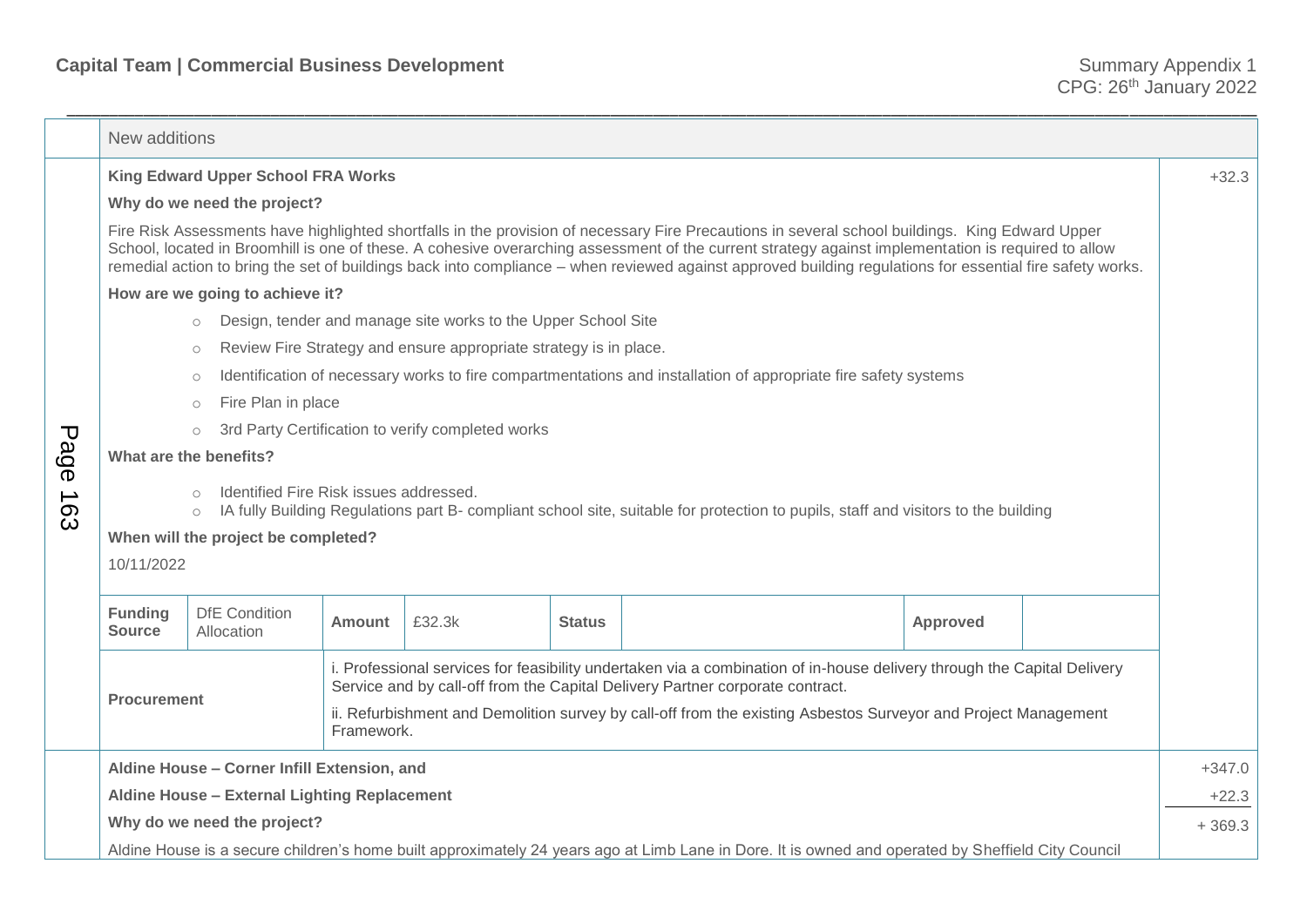and is home to ten young people at any one time. Over the past few years Aldine House has begun to undertake a full-scale refurbishment project to uplift the home to bring it in line with new and modern facilities such as Adel Beck SCH, Aycliffe SCH and Barton Moss SCH. The building is currently undergoing an expansion project which will provide a further two bedrooms, classroom space, staff space and a secure external MUGA. It is predicted that once Aldine House has reached 12 beds it will have maximised the capacity it has within its site and will have undergone 50% increase in occupancy in recent times.

\_\_\_\_\_\_\_\_\_\_\_\_\_\_\_\_\_\_\_\_\_\_\_\_\_\_\_\_\_\_\_\_\_\_\_\_\_\_\_\_\_\_\_\_\_\_\_\_\_\_\_\_\_\_\_\_\_\_\_\_\_\_\_\_\_\_\_\_\_\_\_\_\_\_\_\_\_\_\_\_\_\_\_\_\_\_\_\_\_\_\_\_\_\_\_\_\_\_\_\_\_\_\_\_\_\_\_\_\_\_\_\_\_\_\_\_\_\_\_\_\_\_\_\_\_\_\_\_\_\_\_\_\_\_\_\_\_\_\_\_

To further support this expansion ancillary staff accommodation is an increasing requirement and Aldine House has historically struggled with staff space and several areas of the home have had to be adapted to meet this need over the years. Aldine House has increased the staffing ratios in recent years to enable the support of very complex and traumatised children; we now need the space to safely accommodate these additional staff.

This request is to seek permission to construct a two-storey office extension, located within the inverted corner of the building. The ground floor providing additional staff office space (approx. 24m2 - the single largest staff workspace in the home) with the added benefit of creating a fit for purpose archive room on the first floor. The past 22 months of the Covid-19 Pandemic has highlighted the need for larger staff spaces within the home, as many of the smaller offices have now been designated as single person workspaces due to social distancing.

Due to the extension being a staff only area there is no requirement for specialist services such as access control / staff attack within the new accommodation. Additionally, the structure of the build is not required to be secure to the same extent as the "external perimeter due to it being located outside of the secure RC wall perimeter.

In addition to the staff extension, the project will also include the replacement of external light fittings.

External lighting is crucial in any secure environment and following on from the completion of the Phase 3 extension Aldine House would like to ensure that the same high quality, high functioning LED lights installed as part of that phase are replicated across the rest of the premises. LED lighting ensures a higher level of illumination, longer running times and significantly reduced energy costs.

They are more durable, reliable and need little to no maintenance. For example, when compared to traditional luminaires, LED light fittings can use up to 65% less energy. This proposal includes replacing 48 of the old type of fluorescent external lights with quadrangle style lamps. Plus, replacement of 15 emergency light fittings above external doors. This style of lighting will ensure instant full brightness is available, reducing safety risks and other hazards the moment these are switched on and better functionality from the CCTV system.

# **How are we going to achieve it?**

- o Construct a two-storey office extension to provide much needed additional staff office and archive space.
- o Replacement of external light fittings in line with recent bedroom extension (Phase 3) to provide consistent levels and quality of lighting across the site.

# **What are the benefits?**

- o Provide the required staff and administration facilities to support the increased bedroom capacity and deliver the high levels of service. Aldine House has increased the staffing ratios in recent years to enable the support of very complex and traumatised children; we now need the space to safely accommodate these additional staff.
- o The lighting replacement will provide enhanced lighting coverage, brightness, and CCTV functionality to improve security and reduce safety risks.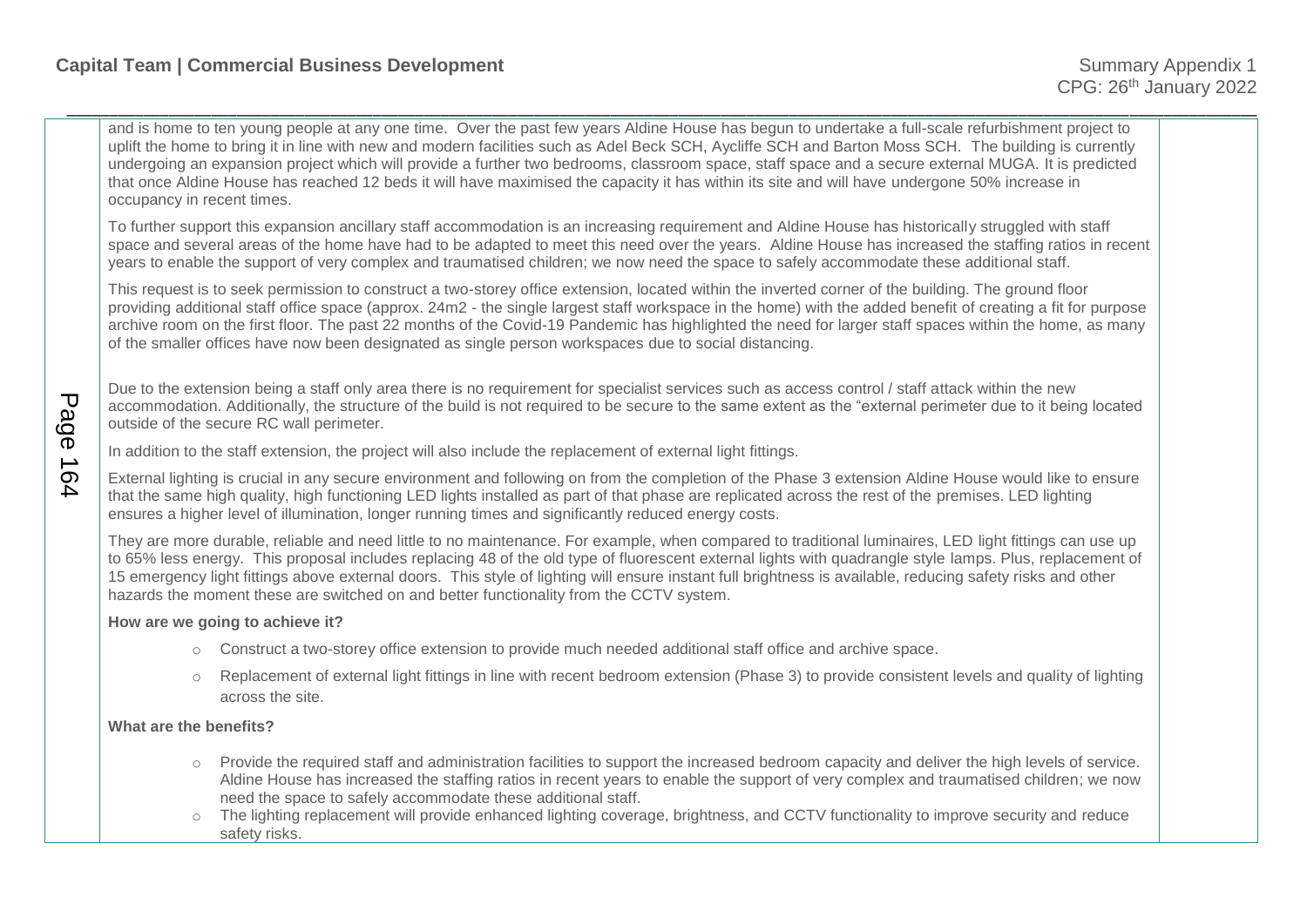|            | When will the project be completed?<br>31/12/2022                                                                                                                                                                                                                                                                                                                                                                                                                                                                                                                                                                                                                                                                                                                                                                                                                                                                                                                                                                                                                                                                                                                                                                                                                                                                                                                                                                                                                                                                                                                                                                                                                                                                                                                                                                                                                                                                                                                                                                                                                                                                                                                                                                                                                                                                                                                                                                                                                                                                                                                                                                                                                                 |                                                                         |                                                                                                                                                                                                                                                                                           |                              |               |                                                                               |          |     |  |
|------------|-----------------------------------------------------------------------------------------------------------------------------------------------------------------------------------------------------------------------------------------------------------------------------------------------------------------------------------------------------------------------------------------------------------------------------------------------------------------------------------------------------------------------------------------------------------------------------------------------------------------------------------------------------------------------------------------------------------------------------------------------------------------------------------------------------------------------------------------------------------------------------------------------------------------------------------------------------------------------------------------------------------------------------------------------------------------------------------------------------------------------------------------------------------------------------------------------------------------------------------------------------------------------------------------------------------------------------------------------------------------------------------------------------------------------------------------------------------------------------------------------------------------------------------------------------------------------------------------------------------------------------------------------------------------------------------------------------------------------------------------------------------------------------------------------------------------------------------------------------------------------------------------------------------------------------------------------------------------------------------------------------------------------------------------------------------------------------------------------------------------------------------------------------------------------------------------------------------------------------------------------------------------------------------------------------------------------------------------------------------------------------------------------------------------------------------------------------------------------------------------------------------------------------------------------------------------------------------------------------------------------------------------------------------------------------------|-------------------------------------------------------------------------|-------------------------------------------------------------------------------------------------------------------------------------------------------------------------------------------------------------------------------------------------------------------------------------------|------------------------------|---------------|-------------------------------------------------------------------------------|----------|-----|--|
|            | <b>Funding</b><br><b>Source</b>                                                                                                                                                                                                                                                                                                                                                                                                                                                                                                                                                                                                                                                                                                                                                                                                                                                                                                                                                                                                                                                                                                                                                                                                                                                                                                                                                                                                                                                                                                                                                                                                                                                                                                                                                                                                                                                                                                                                                                                                                                                                                                                                                                                                                                                                                                                                                                                                                                                                                                                                                                                                                                                   | <b>DfE</b> Secure<br><b>Homes Grant</b><br>Funding (already<br>secured) | <b>Amount</b>                                                                                                                                                                                                                                                                             | £347.0k<br>£22.3k<br>£369.3k | <b>Status</b> | The funding is time sensitive and is to<br>be spent by the end of March 2023. | Approved | Yes |  |
|            | <b>Procurement</b>                                                                                                                                                                                                                                                                                                                                                                                                                                                                                                                                                                                                                                                                                                                                                                                                                                                                                                                                                                                                                                                                                                                                                                                                                                                                                                                                                                                                                                                                                                                                                                                                                                                                                                                                                                                                                                                                                                                                                                                                                                                                                                                                                                                                                                                                                                                                                                                                                                                                                                                                                                                                                                                                |                                                                         | i. Professional services via a combination of in-house delivery through the Capital Delivery Service and by call-off from<br>the Capital Delivery Partner corporate contract.<br>ii. Extension build and external lighting replacement by closed competitive tender via Constructionline. |                              |               |                                                                               |          |     |  |
|            |                                                                                                                                                                                                                                                                                                                                                                                                                                                                                                                                                                                                                                                                                                                                                                                                                                                                                                                                                                                                                                                                                                                                                                                                                                                                                                                                                                                                                                                                                                                                                                                                                                                                                                                                                                                                                                                                                                                                                                                                                                                                                                                                                                                                                                                                                                                                                                                                                                                                                                                                                                                                                                                                                   |                                                                         | iii. Surveys by competitive quotations.                                                                                                                                                                                                                                                   |                              |               |                                                                               |          |     |  |
| Page       | Aldine House - Internal Doors Replacement                                                                                                                                                                                                                                                                                                                                                                                                                                                                                                                                                                                                                                                                                                                                                                                                                                                                                                                                                                                                                                                                                                                                                                                                                                                                                                                                                                                                                                                                                                                                                                                                                                                                                                                                                                                                                                                                                                                                                                                                                                                                                                                                                                                                                                                                                                                                                                                                                                                                                                                                                                                                                                         |                                                                         |                                                                                                                                                                                                                                                                                           |                              |               |                                                                               |          |     |  |
|            | Why do we need the project?                                                                                                                                                                                                                                                                                                                                                                                                                                                                                                                                                                                                                                                                                                                                                                                                                                                                                                                                                                                                                                                                                                                                                                                                                                                                                                                                                                                                                                                                                                                                                                                                                                                                                                                                                                                                                                                                                                                                                                                                                                                                                                                                                                                                                                                                                                                                                                                                                                                                                                                                                                                                                                                       |                                                                         |                                                                                                                                                                                                                                                                                           |                              |               |                                                                               |          |     |  |
|            |                                                                                                                                                                                                                                                                                                                                                                                                                                                                                                                                                                                                                                                                                                                                                                                                                                                                                                                                                                                                                                                                                                                                                                                                                                                                                                                                                                                                                                                                                                                                                                                                                                                                                                                                                                                                                                                                                                                                                                                                                                                                                                                                                                                                                                                                                                                                                                                                                                                                                                                                                                                                                                                                                   |                                                                         |                                                                                                                                                                                                                                                                                           |                              |               |                                                                               |          |     |  |
| <b>165</b> | What is the problem we are trying to address?<br>Aldine House has undergone significant expansion and refurbishment over the past few years. The home and the daily environment for<br>$\circ$<br>the young people and staff has improved exponentially due to this. Following on from this aesthetic work we have begun to look at<br>aspects around robustness and technological advancement, whilst also relishing the challenge of preserving the nurturing and safe feel<br>of the home.<br>A particular area of focus has been the doors within the home. All doors are currently in the style of barrel and key operated lock, with<br>$\circ$<br>either a one or three-point locking system, except for the initial airlock entry which is magnetic.<br>Internal doors are an important part of a Secure Children's Home; they are vital to security, safety and safeguarding, are in constant<br>$\circlearrowright$<br>use and must withstand day-to-day wear and tear as well as being subject to intentional damage. They inherently restrict movement<br>around a secure building which, compounded by the specific circulation design at Aldine House, can impact on the response time of<br>staff to incidents. This design also places significant pressure on key doors which, if damaged and temporarily unusable, can prevent<br>access to and use of certain zones of the building.<br>Doors also make a significant contribution to the character of a children's home whilst their role in providing security can equally be<br>$\circ$<br>experienced as providing privacy and sanctuary as well as restricting, or rewarding, levels of freedom.<br>The current internal doors range in condition from those that are entirely original and still in good working and aesthetic order, to those<br>$\circlearrowright$<br>that have required 3 or 4 complete replacements or major refurbishment in the last 6-7 years.<br>The damage sustained has been caused by a combination of factors. General wear and tear of a high level is to be expected in a high<br>$\circ$<br>security building reliant on doors and locks for security, open 365 days a year and subject to repeated operation, locking and unlocking,<br>scuffs from keys, feet, trolleys, shoulders etc.<br>The nature of a Secure Children's Home unfortunately means that internal doors are often the focus of deliberate damage and<br>$\circ$<br>sustained attack - as a focus of frustration as well as attempt to break out.<br>Aesthetic damage can then diminish the homely feel sought after, non-structural damage can present risks of intentional or accidental<br>$\circ$ |                                                                         |                                                                                                                                                                                                                                                                                           |                              |               |                                                                               |          |     |  |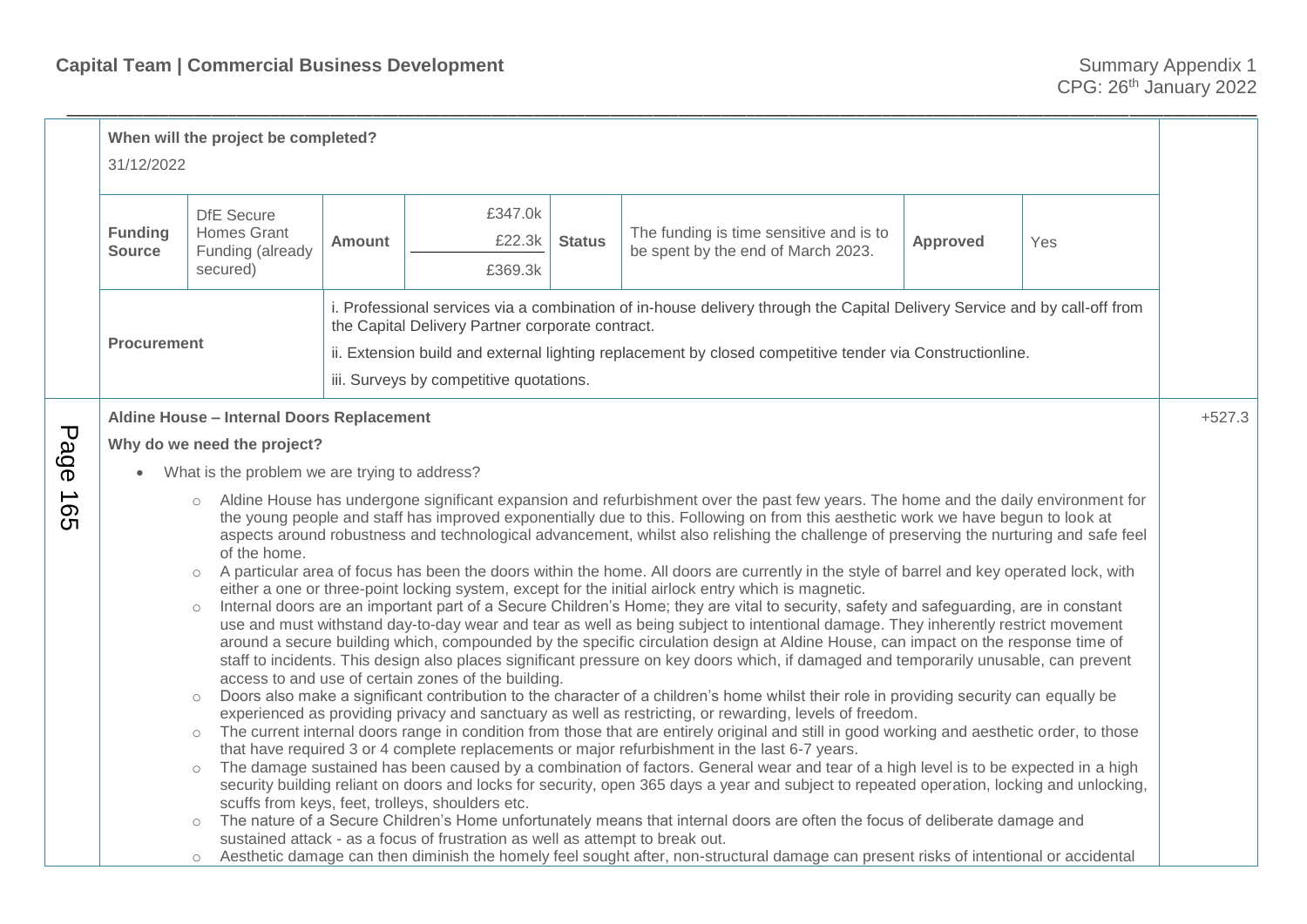| Page<br>991 | harm, whilst structural damage can threaten the safety and security and lead to disruption when left in a damaged state or undergoing<br>repair.                                                                                                                                                                                                                                                                                                                                                                                                                                                                                                                                                                                                                                                                                                                                                                                                                                                                                                                                                                                                   |                                                                         |                                                                                                                                                                               |         |               |                                                                                  |          |     |  |
|-------------|----------------------------------------------------------------------------------------------------------------------------------------------------------------------------------------------------------------------------------------------------------------------------------------------------------------------------------------------------------------------------------------------------------------------------------------------------------------------------------------------------------------------------------------------------------------------------------------------------------------------------------------------------------------------------------------------------------------------------------------------------------------------------------------------------------------------------------------------------------------------------------------------------------------------------------------------------------------------------------------------------------------------------------------------------------------------------------------------------------------------------------------------------|-------------------------------------------------------------------------|-------------------------------------------------------------------------------------------------------------------------------------------------------------------------------|---------|---------------|----------------------------------------------------------------------------------|----------|-----|--|
|             | How are we going to achieve it?                                                                                                                                                                                                                                                                                                                                                                                                                                                                                                                                                                                                                                                                                                                                                                                                                                                                                                                                                                                                                                                                                                                    |                                                                         |                                                                                                                                                                               |         |               |                                                                                  |          |     |  |
|             | Delivery of a planned replacement programme of circa 140 internal doors, specified to Severe Duty, with solid hardwood cores and<br>$\circ$<br>hardwood lippings.                                                                                                                                                                                                                                                                                                                                                                                                                                                                                                                                                                                                                                                                                                                                                                                                                                                                                                                                                                                  |                                                                         |                                                                                                                                                                               |         |               |                                                                                  |          |     |  |
|             | What are the benefits?<br>o A planned replacement strategy minimising the disruption of unplanned, reactive repairs and reducing the ongoing maintenance costs<br>of Aldine House.<br>Improved Incident Response Times. Major Cross-Corridor doors to be operated by Electronic Access Control, located on routes to<br>$\circ$<br>provide quicker incident response compared to current incident response times through use of existing manual keys.<br>o Width of Vision Panels to the new doors in vulnerable locations will be reduced in size to a maximum of 100mm.<br>Reduce current vulnerabilities. Vision Panels vulnerable at Major Cross-Corridor doors within the Home to be located centrally, which<br>$\circ$<br>will support the solid timber around lock casing.<br>Increased security.<br>$\circ$<br>Cost efficiencies. General wear & tear of original doors now 20-25 years old. All doors to be replaced, to a strategy based on priority,<br>$\circ$<br>but recognising the cost efficiencies of replacing in large quantities and prior to major damage being caused.<br>When will the project be completed?<br>31/03/2023 |                                                                         |                                                                                                                                                                               |         |               |                                                                                  |          |     |  |
|             | <b>Funding</b><br><b>Source</b>                                                                                                                                                                                                                                                                                                                                                                                                                                                                                                                                                                                                                                                                                                                                                                                                                                                                                                                                                                                                                                                                                                                    | <b>DfE</b> Secure<br><b>Homes Grant</b><br>Funding (already<br>secured) | <b>Amount</b>                                                                                                                                                                 | £527.3k | <b>Status</b> | The funding is time sensitive and is<br>to be spent by the end of March<br>2023. | Approved | Yes |  |
|             | <b>Procurement</b>                                                                                                                                                                                                                                                                                                                                                                                                                                                                                                                                                                                                                                                                                                                                                                                                                                                                                                                                                                                                                                                                                                                                 |                                                                         | i. Professional services via a combination of in-house delivery through the Capital Delivery Service and by call-off from<br>the Capital Delivery Partner corporate contract. |         |               |                                                                                  |          |     |  |
|             |                                                                                                                                                                                                                                                                                                                                                                                                                                                                                                                                                                                                                                                                                                                                                                                                                                                                                                                                                                                                                                                                                                                                                    |                                                                         | ii. Internal door replacement by closed competitive tender via Constructionline.                                                                                              |         |               |                                                                                  |          |     |  |
|             | iii. Surveys by competitive quotations.                                                                                                                                                                                                                                                                                                                                                                                                                                                                                                                                                                                                                                                                                                                                                                                                                                                                                                                                                                                                                                                                                                            |                                                                         |                                                                                                                                                                               |         |               |                                                                                  |          |     |  |
|             | Variations and reasons for change                                                                                                                                                                                                                                                                                                                                                                                                                                                                                                                                                                                                                                                                                                                                                                                                                                                                                                                                                                                                                                                                                                                  |                                                                         |                                                                                                                                                                               |         |               |                                                                                  |          |     |  |
|             | None                                                                                                                                                                                                                                                                                                                                                                                                                                                                                                                                                                                                                                                                                                                                                                                                                                                                                                                                                                                                                                                                                                                                               |                                                                         |                                                                                                                                                                               |         |               |                                                                                  |          |     |  |
|             |                                                                                                                                                                                                                                                                                                                                                                                                                                                                                                                                                                                                                                                                                                                                                                                                                                                                                                                                                                                                                                                                                                                                                    |                                                                         |                                                                                                                                                                               |         |               |                                                                                  |          |     |  |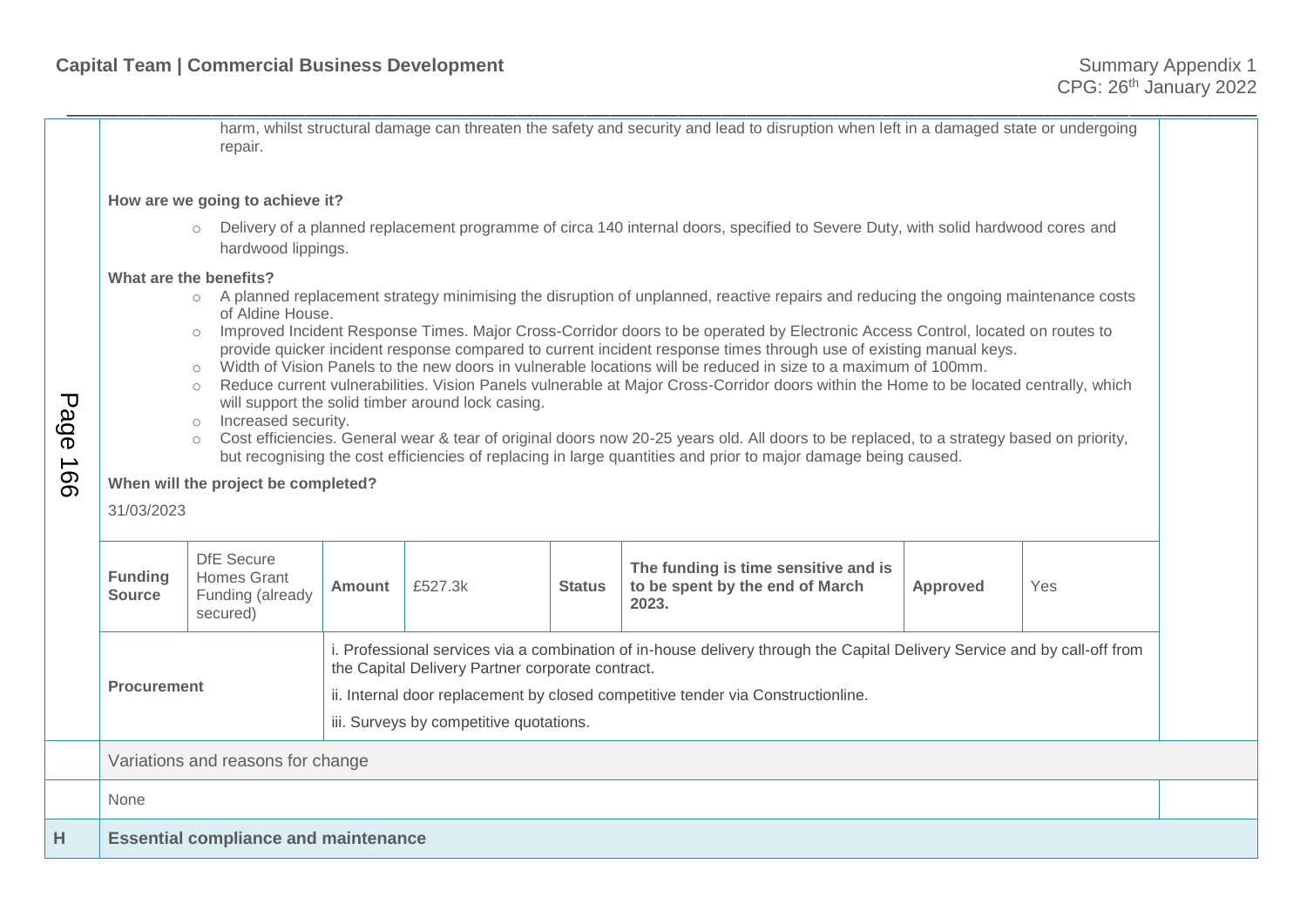|                                | New additions                                                                                                                                                                                                                                                                                                                                                                                                                                                                                                                   |  |                                                                                                                   |  |  |  |  |  |
|--------------------------------|---------------------------------------------------------------------------------------------------------------------------------------------------------------------------------------------------------------------------------------------------------------------------------------------------------------------------------------------------------------------------------------------------------------------------------------------------------------------------------------------------------------------------------|--|-------------------------------------------------------------------------------------------------------------------|--|--|--|--|--|
|                                | None                                                                                                                                                                                                                                                                                                                                                                                                                                                                                                                            |  |                                                                                                                   |  |  |  |  |  |
|                                | Variations and reasons for change                                                                                                                                                                                                                                                                                                                                                                                                                                                                                               |  |                                                                                                                   |  |  |  |  |  |
|                                | None                                                                                                                                                                                                                                                                                                                                                                                                                                                                                                                            |  |                                                                                                                   |  |  |  |  |  |
|                                | <b>Heart of the City II</b>                                                                                                                                                                                                                                                                                                                                                                                                                                                                                                     |  |                                                                                                                   |  |  |  |  |  |
|                                | New additions                                                                                                                                                                                                                                                                                                                                                                                                                                                                                                                   |  |                                                                                                                   |  |  |  |  |  |
|                                | None                                                                                                                                                                                                                                                                                                                                                                                                                                                                                                                            |  |                                                                                                                   |  |  |  |  |  |
|                                | Variations and reasons for change                                                                                                                                                                                                                                                                                                                                                                                                                                                                                               |  |                                                                                                                   |  |  |  |  |  |
|                                | Heart of the City II - Block I                                                                                                                                                                                                                                                                                                                                                                                                                                                                                                  |  |                                                                                                                   |  |  |  |  |  |
| Page                           | <b>Scheme description</b>                                                                                                                                                                                                                                                                                                                                                                                                                                                                                                       |  |                                                                                                                   |  |  |  |  |  |
| $\overline{\phantom{a}}$<br>29 | The former John Lewis Store in Sheffield was returned to the Council in January 2022. Following various surveys and site visits it has been established<br>that the building encompasses a significant amount of Asbestos Containing Materials (ACMs). Although the former store is currently safe to access<br>there is a significant risk and liability for the Council to manage the vacant building.                                                                                                                        |  |                                                                                                                   |  |  |  |  |  |
|                                | The issue needs to be addressed now to de-risk Sheffield City Council's management and control of the vacant building and the asbestos removal will<br>be required for whichever option is decided for the future of the building.<br>What has changed?<br>A specialist contractor will be appointed to deal with the Asbestos Containing Materials (ACMs) and ensure the hazardous materials are removed and<br>disposed of in an environmentally friendly manner.<br>The current project budget has been increased by £3,165k |  |                                                                                                                   |  |  |  |  |  |
|                                |                                                                                                                                                                                                                                                                                                                                                                                                                                                                                                                                 |  |                                                                                                                   |  |  |  |  |  |
|                                |                                                                                                                                                                                                                                                                                                                                                                                                                                                                                                                                 |  |                                                                                                                   |  |  |  |  |  |
|                                |                                                                                                                                                                                                                                                                                                                                                                                                                                                                                                                                 |  |                                                                                                                   |  |  |  |  |  |
|                                | Variation type: -                                                                                                                                                                                                                                                                                                                                                                                                                                                                                                               |  |                                                                                                                   |  |  |  |  |  |
|                                | <b>Budget increase</b><br>$\bullet$                                                                                                                                                                                                                                                                                                                                                                                                                                                                                             |  |                                                                                                                   |  |  |  |  |  |
|                                | <b>Funding</b><br>Prudential Borrowing with revenue impact offset by lease surrender payment                                                                                                                                                                                                                                                                                                                                                                                                                                    |  |                                                                                                                   |  |  |  |  |  |
|                                | <b>Procurement</b>                                                                                                                                                                                                                                                                                                                                                                                                                                                                                                              |  | i. Professional services undertaken in-house by the Capital Delivery Service.                                     |  |  |  |  |  |
|                                |                                                                                                                                                                                                                                                                                                                                                                                                                                                                                                                                 |  | ii. Asbestos professional services by direct call-off from the Corporate Asbestos Surveyor and Project Management |  |  |  |  |  |